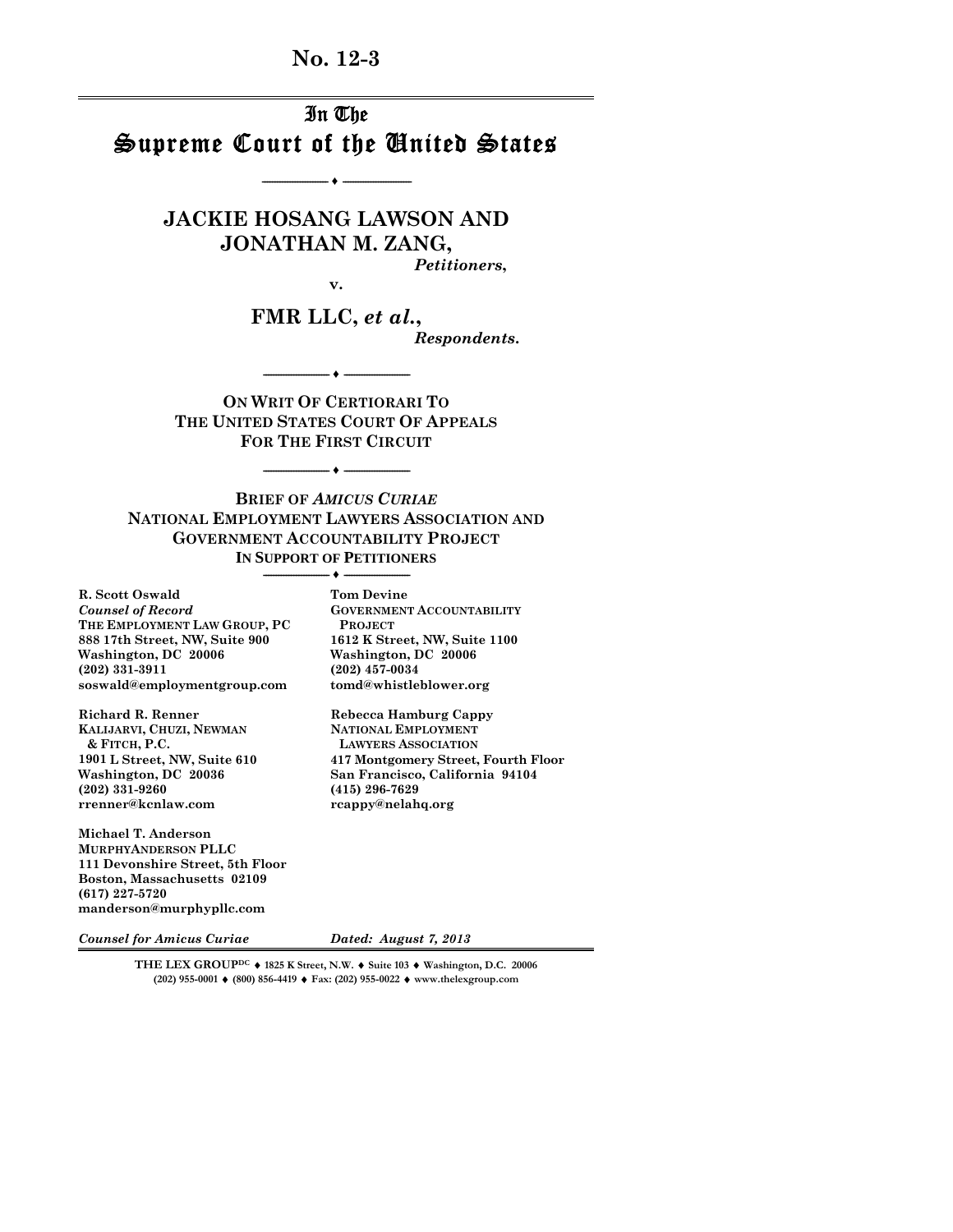## TABLE OF CONTENTS

| I.   | Congress Expressly Included Employees<br>of Non-Public Contractors in the                                                                                                                                                                                                                                                        |
|------|----------------------------------------------------------------------------------------------------------------------------------------------------------------------------------------------------------------------------------------------------------------------------------------------------------------------------------|
| II.  | The First Circuit's Decision Ignores the                                                                                                                                                                                                                                                                                         |
| III. | The Department Of Labor's Regulations                                                                                                                                                                                                                                                                                            |
| IV.  | Sarbanes-Oxley Incorporates Language<br>From AIR21, Further Supporting This                                                                                                                                                                                                                                                      |
| V.   | Remedial Statutes Like Sarbanes-Oxley<br>Must Be Read Broadly  12                                                                                                                                                                                                                                                                |
|      | ARB Adjudications Should<br>Be<br>a.<br>Afforded Chevron Deference To<br>The Extent That The Department<br>of Labor Is Clarifying The Statute<br>Through Its Active Adjudication<br>Of Cases Under SOX And Where<br>The Department of Labor<br><sup>1</sup> s<br>Explaining How Its Decision Is<br>Furthering The Law's Remedial |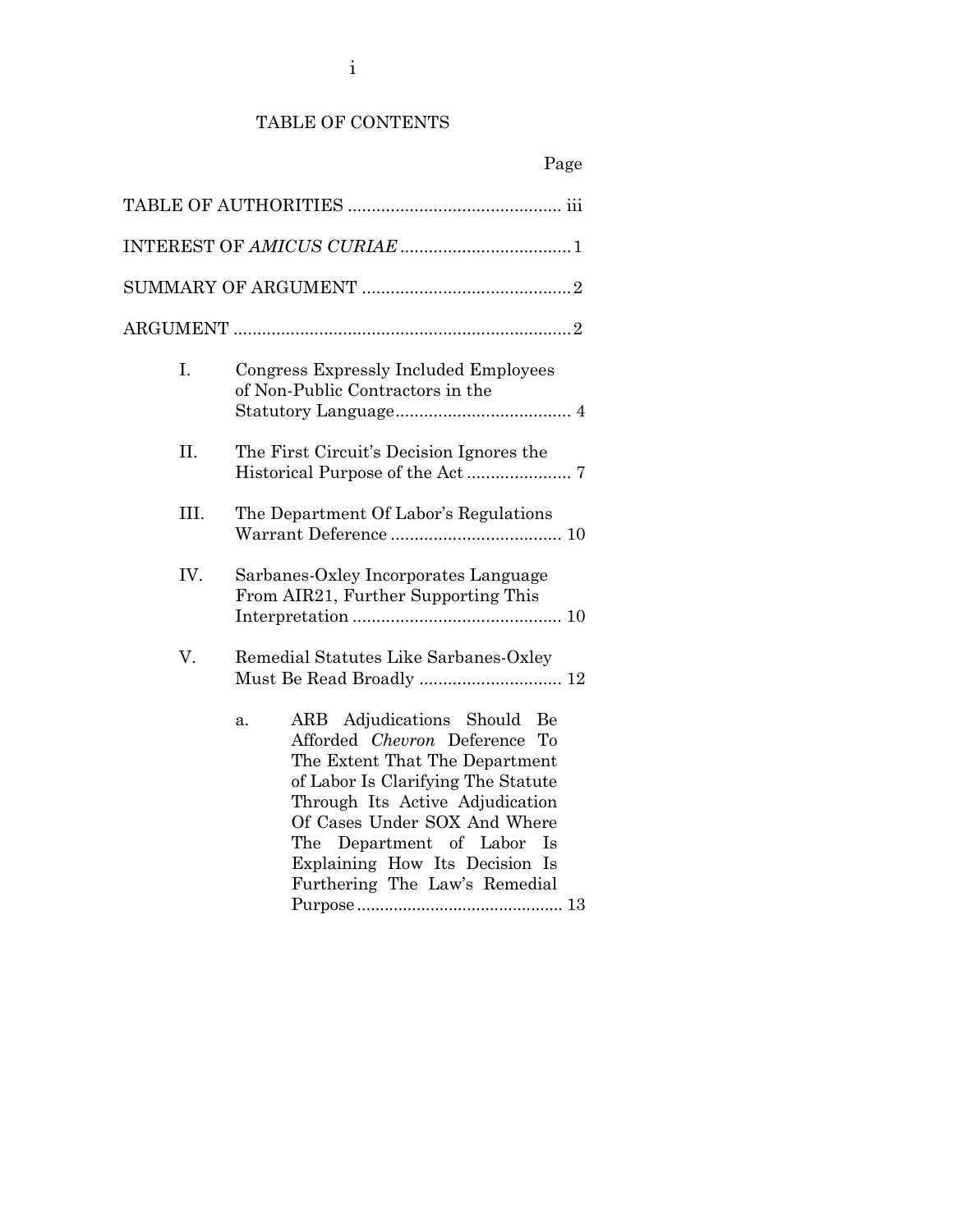| b. | The Cramped Interpretation of<br>Sarbanes-Oxley In The Pre-2008<br>Period, Contributed To The<br>Economic Crisis of 2008 16                                                       |
|----|-----------------------------------------------------------------------------------------------------------------------------------------------------------------------------------|
| c. | A Broad Application Of<br>Sarbanes-Oxley to Contractors<br>And Subcontractors Of Mutual<br>Fund Holding Companies Will<br>Help To Prevent A Similar<br>Catastrophe In Mutual Fund |
|    |                                                                                                                                                                                   |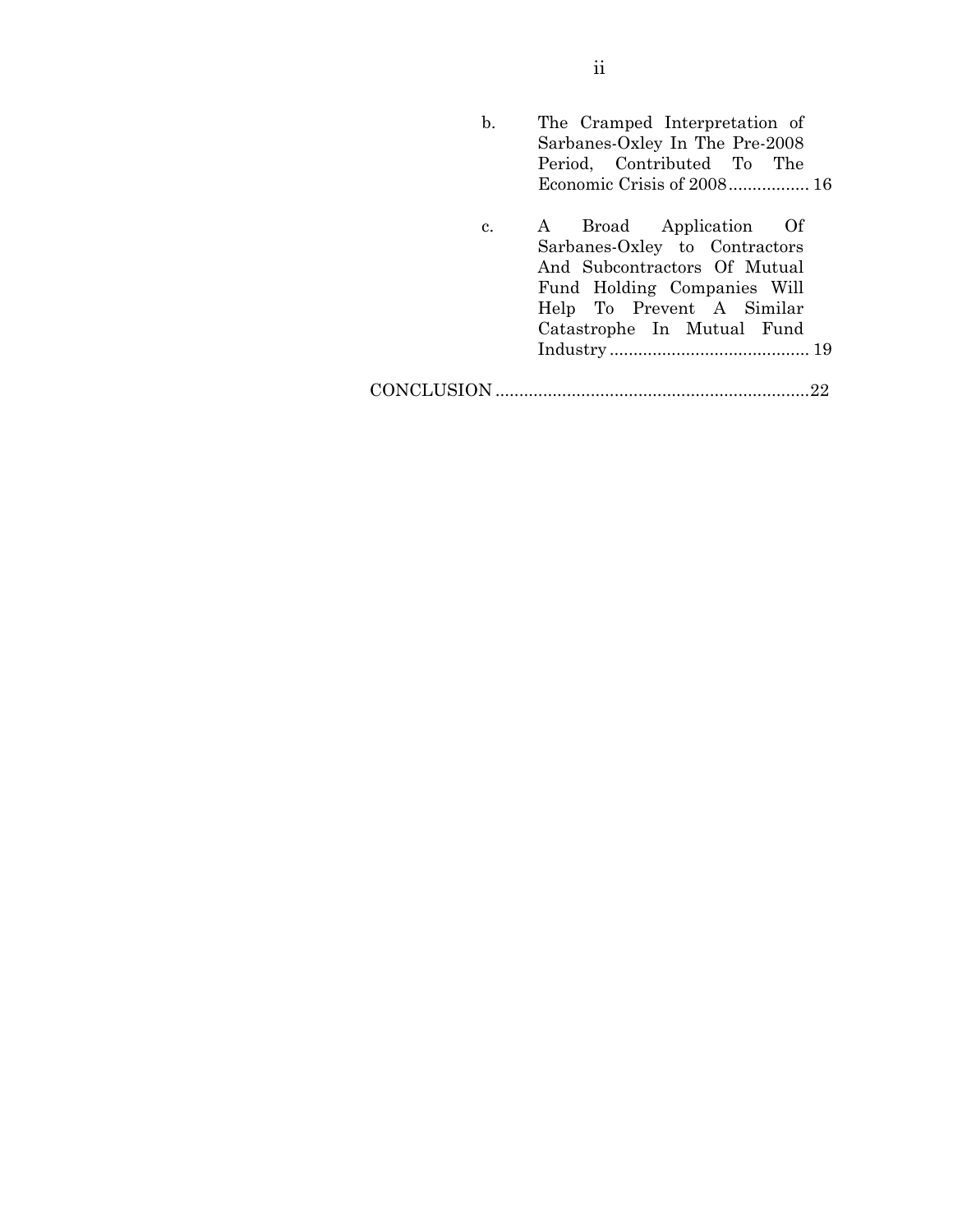# TABLE OF AUTHORITIES

### CASES

| Charles v. Profit Inv. Mgmt.,              |
|--------------------------------------------|
| ARB No. 10-071,                            |
| ALJ No. 2009-SOX-040 (ARB Dec. 16, 2011)15 |
| Chevron U.S.A., Inc. v.                    |
| Natural Resources Def. Council, Inc.,      |
|                                            |
| Daily Income Fund, Inc. v. Fox,            |
|                                            |
| English v. General Elec. Co.,              |
|                                            |
| Evans v. Miami Valley Hospital,            |
| ARB Nos. 07-118,                           |
| ALJ No. 2006-AIR-22 (ARB June 30, 2009)11  |
| FCC v. Fox Television,                     |
|                                            |
| Funke v. Federal Express Corp,             |
| ARB No. 09-004,                            |
| ALJ No. 2007-SOX-043 (ARB July 8, 2011)15  |
| Herman & MacLean v. Huddleston,            |
|                                            |
| Johnson v. Siemens Building Techs.,        |
| ARB No. 08-032,                            |
| ALJ No. 2005-SOX-015 (ARB Mar. 31, 2011)15 |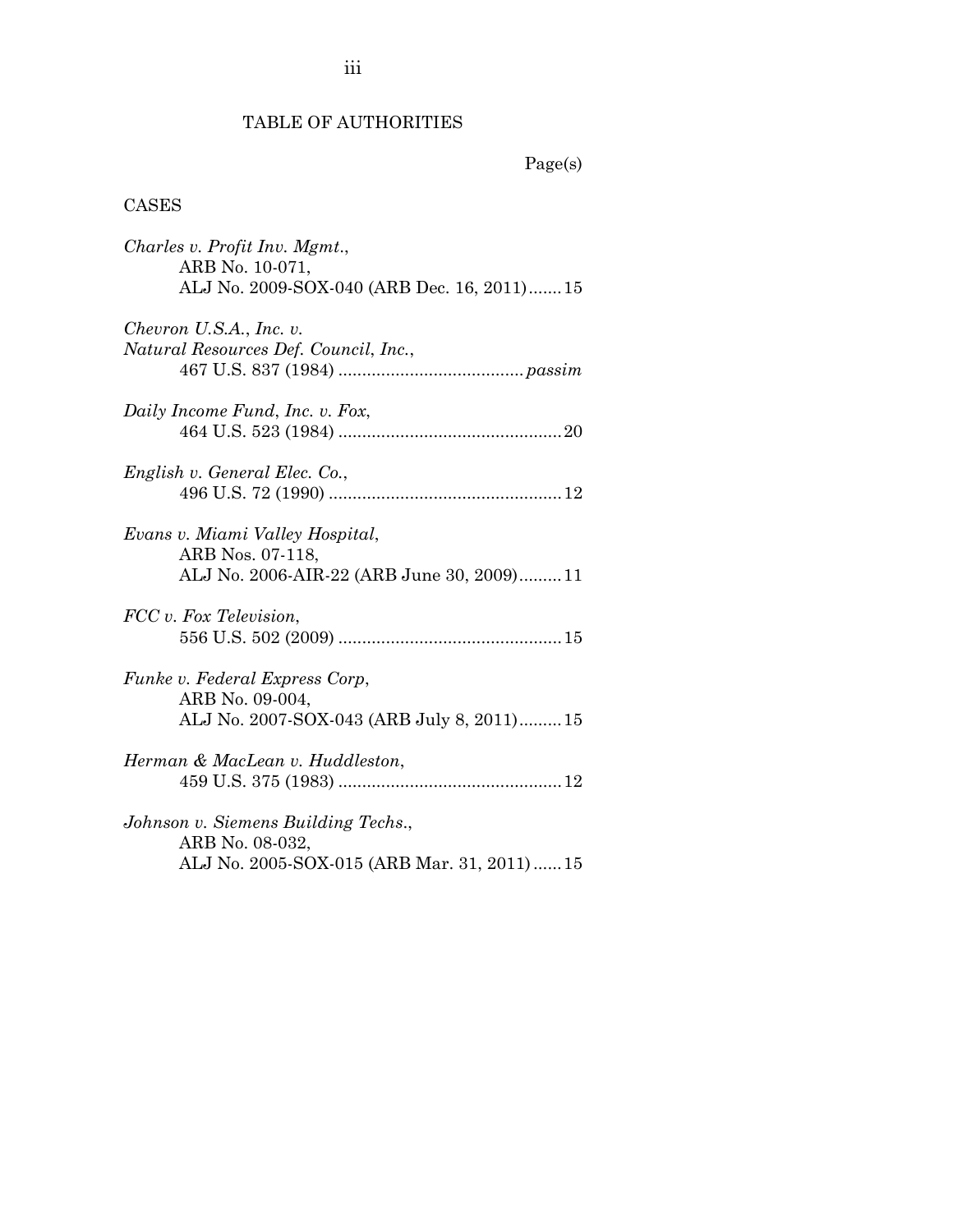| Jones v. Harris Associates L.P.,                                                                                      |
|-----------------------------------------------------------------------------------------------------------------------|
| Kansas Gas & Elec. Co. v. Brock,                                                                                      |
| Lamie v. U.S. Tr.,                                                                                                    |
| Lawson v. FMR LLC,<br>670 F.3d 61 (1st Cir. 2012), cert. granted,                                                     |
| Liparota v. United States,                                                                                            |
| Lockheed Martin Corp. v.<br>Admin. Review Bd., U.S. Dep't of Labor,<br>11-9524,<br>2013 WL 2398691 (10th Cir. 2013)16 |
| NLRB v. Scrivener,                                                                                                    |
| Passaic Valley Sewerage Comm. v. Dep't of Labor,                                                                      |
| Peck v. Safe Air International, Inc.,<br>ARB No. 02-028,<br>ALJ No. 2001-AIR-3 (ARB Jan. 30, 2004)11                  |
| Russello v. United States,                                                                                            |
| SEC v. Capital Gains Research Bureau, Inc.,                                                                           |
| Spinner v. David Landau and Associates, LLC,<br>2012 WL 2073374 (ARB May 31, 2012)14, 15                              |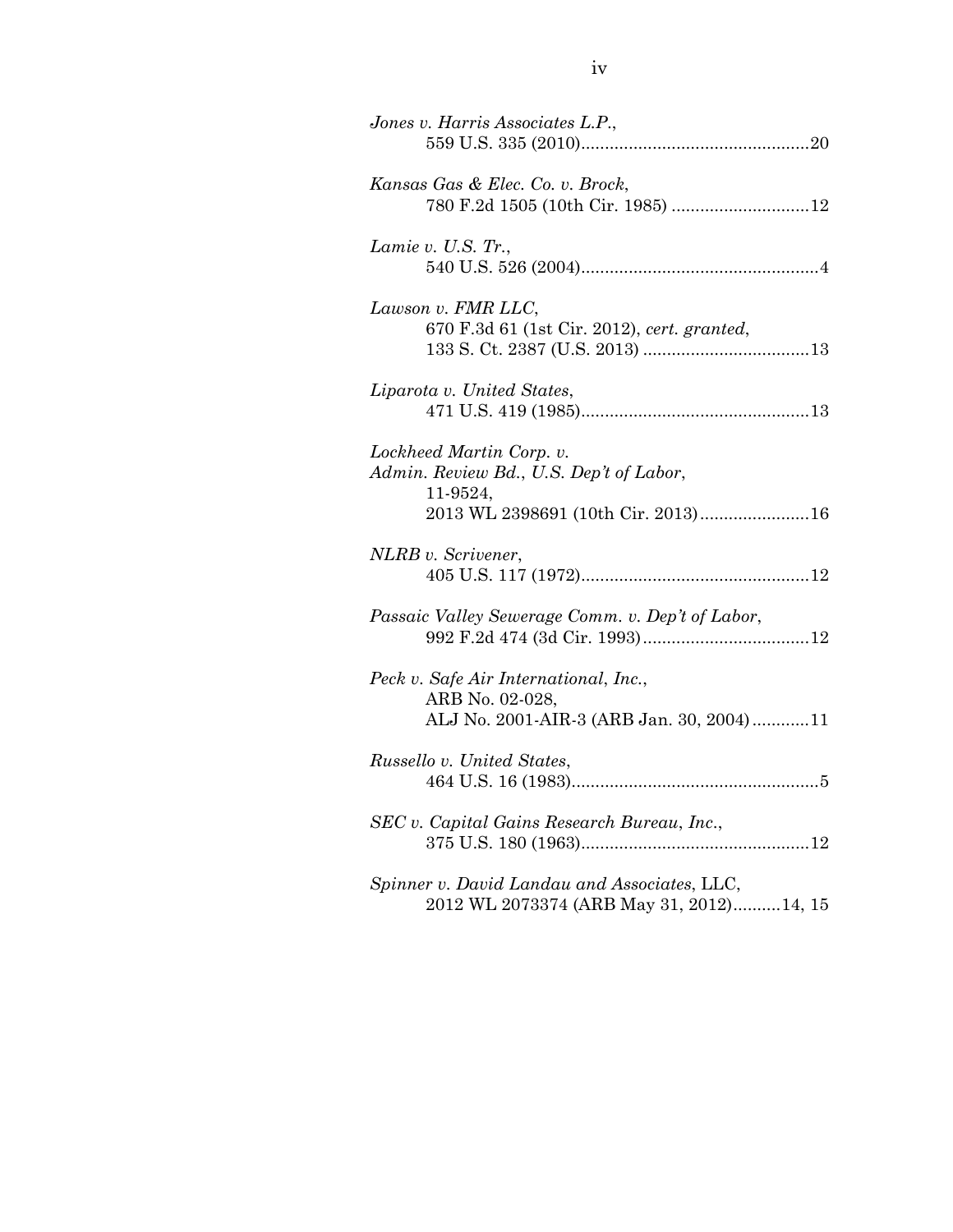| United States v. Mead Corp.,         |  |
|--------------------------------------|--|
| Walters v. Deutsche Bank AG,         |  |
| Welch v. Chao,                       |  |
| Wiest v. Lynch,                      |  |
| Zipes v. Trans World Airlines, Inc., |  |
| <b>STATUTES</b>                      |  |
|                                      |  |
|                                      |  |
|                                      |  |
|                                      |  |
|                                      |  |
|                                      |  |
|                                      |  |
|                                      |  |
|                                      |  |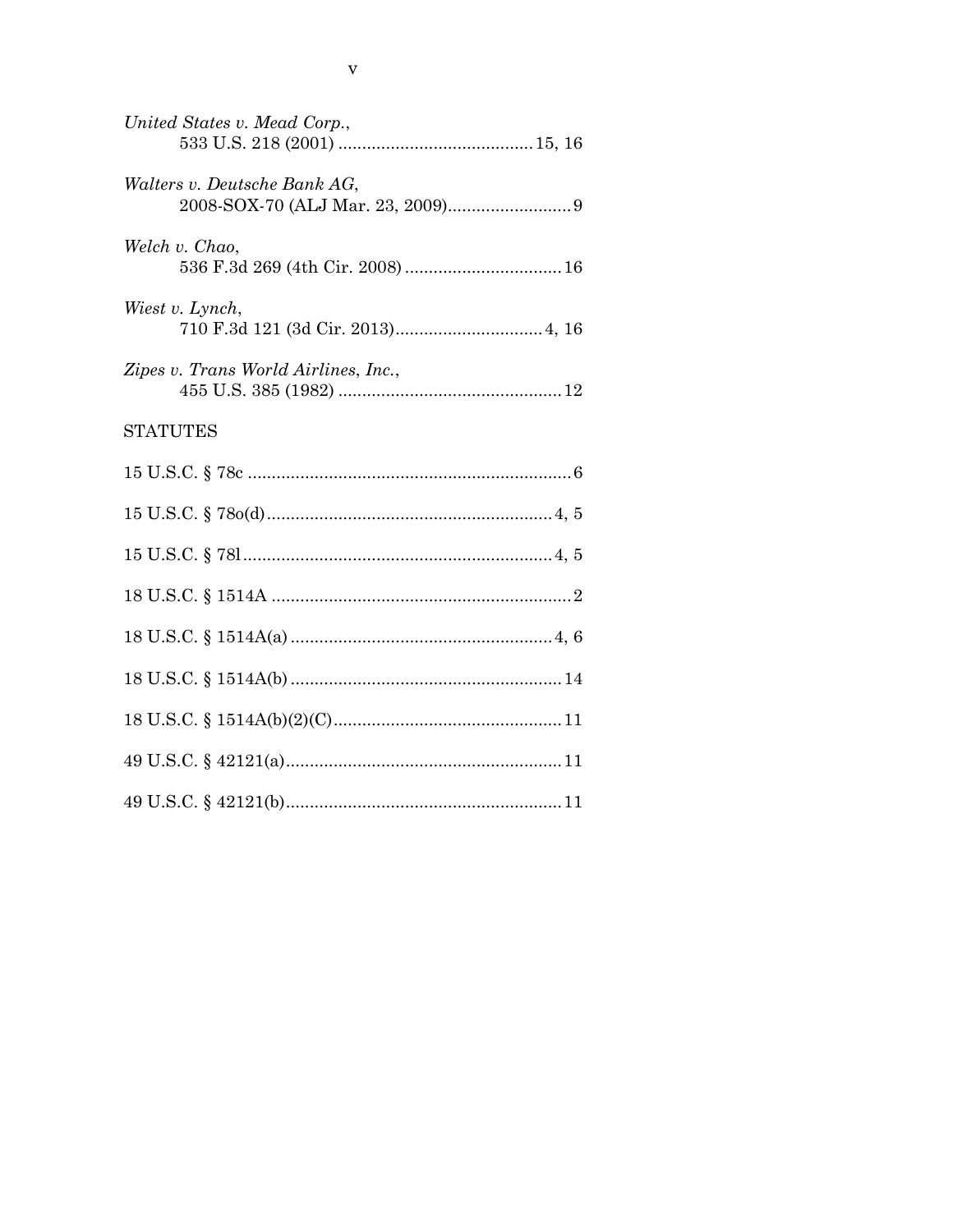## RULES

| <b>REGULATION</b>                                                                                                                                |
|--------------------------------------------------------------------------------------------------------------------------------------------------|
|                                                                                                                                                  |
| <b>OTHER AUTHORITIES</b>                                                                                                                         |
| 148 CONG. REC. 6439-6440, 107th Congress,                                                                                                        |
| Chamber's comments at http://www.sec.grov/                                                                                                       |
|                                                                                                                                                  |
| Pub. L. No. 106-181, § 519(a), 114 Stat. 6111                                                                                                    |
| Pub. L. No. 111-203 §§ 922(b), 929A,                                                                                                             |
| Richard Moberly, Sarbanes-Oxley's Whistleblower<br>Provisions: Ten Years Later,                                                                  |
| Richard Moberly, Unfulfilled Expectations: An<br>Empirical Analysis of Why Sarbanes-Oxley<br>Whistleblowers Rarely Win, 49 Wm. & Mary L. Rev. 65 |
|                                                                                                                                                  |
| Senate Banking Committee Legis. History, Vol. III 8                                                                                              |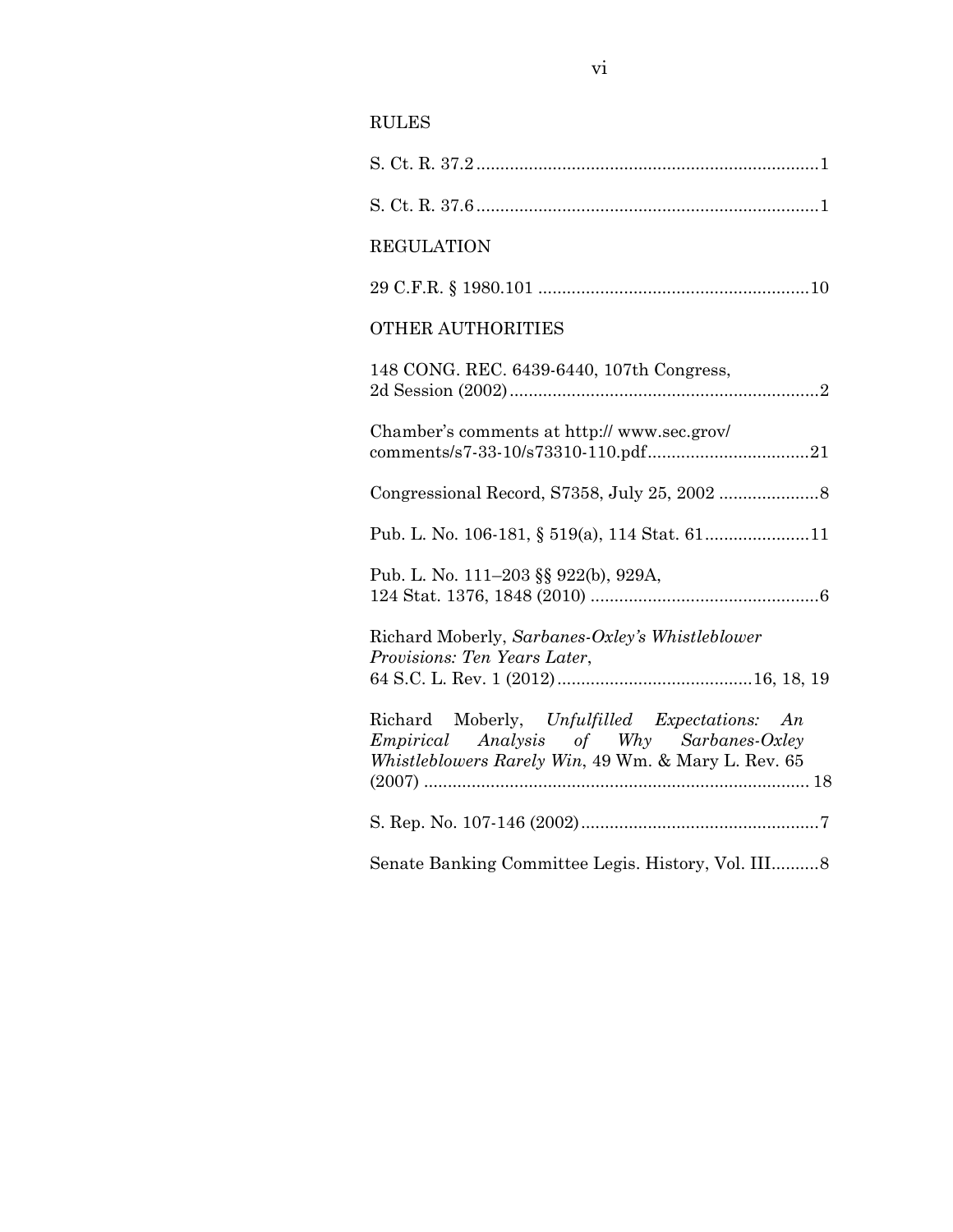### INTEREST OF *AMICI CURIAE*<sup>1</sup>

 The National Employment Lawyers Association (NELA) advances employee rights and serves lawyers who advocate for equality and justice in the American workplace. Founded in 1985, NELA is the country's largest professional organization comprised exclusively of lawyers who represent individual employees in cases involving labor, employment, and civil rights disputes. NELA and its 68 circuit, state, and local Affiliates have more than 3,000 members nationwide committed to working on behalf of those who have been illegally treated in the workplace. NELA's members litigate daily in every circuit, affording NELA a unique perspective on how the principles announced by the courts in employment cases actually play out on the ground. NELA strives to protect the rights of its members' clients, and regularly supports precedentsetting litigation affecting the workplace rights of individuals.

 The Government Accountability Project (GAP) is a non-partisan, non-profit organization specializing in legal and other advocacy on behalf of whistleblowers. GAP has a 30-year history of working on behalf of government and corporate employees who expose illegality, gross waste and mismanagement, abuse of authority, substantial or

 $\overline{a}$ 

<sup>1</sup> Pursuant to S. Ct. R. 37.6, *Amici* submit that no counsel for any party participated in the authoring of this document, in whole or in part. In addition, no other person or entity, other than *Amici*, has made any monetary contribution to the preparation and submission of this document. Pursuant to S. Ct. R. 37.2, letters consenting to the filing of this Brief have been filed with the Clerk of the Court.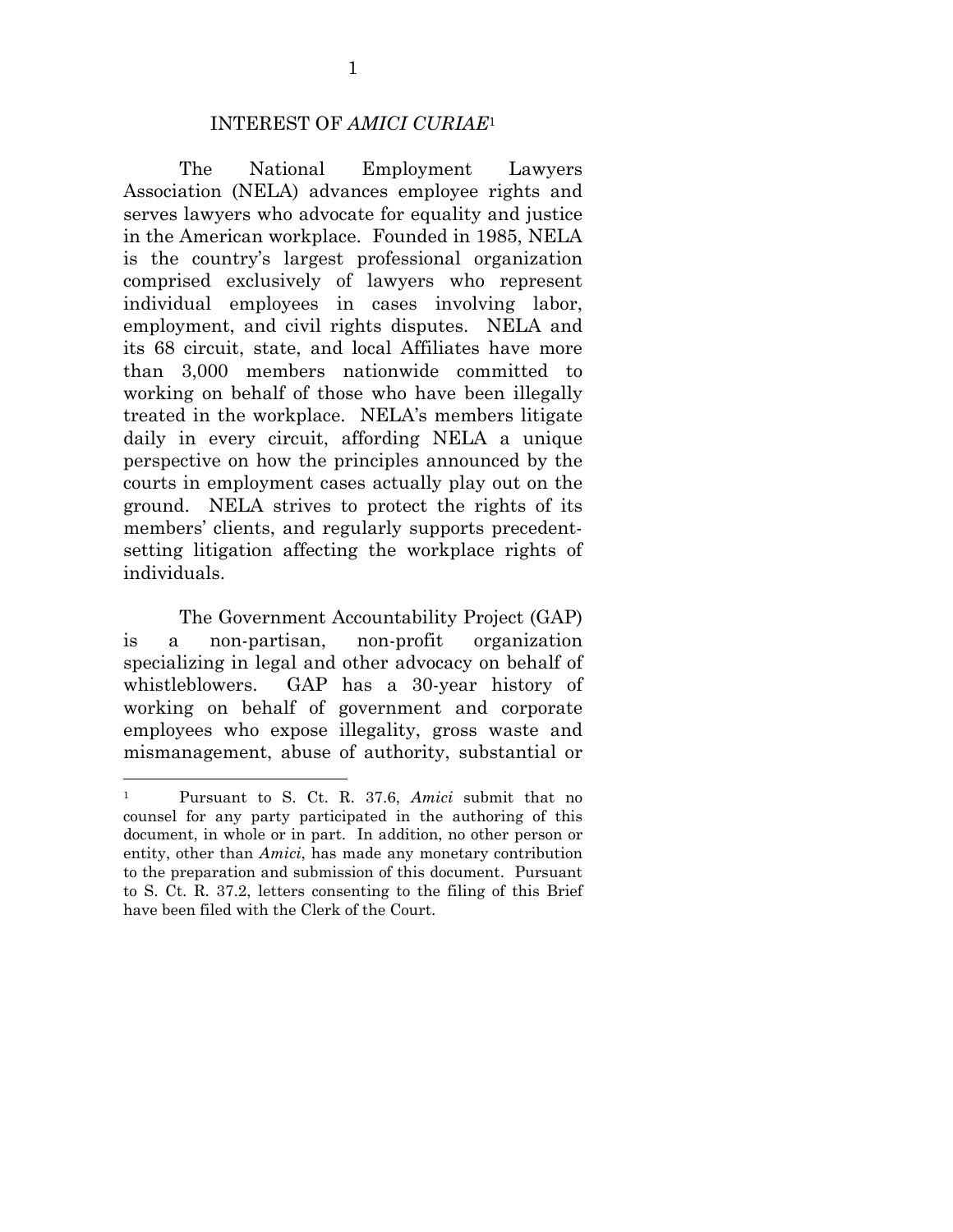specific dangers to public health and safety, or other institutional misconduct undermining the public interest. GAP led the citizen campaign for passage of the whistleblower provisions of the Sarbanes-Oxley Act of 2002 (Sarbanes-Oxley or SOX), 18 U.S.C. § 1514A, and is cited in its legislative history. *See* 148 CONG. REC. 6439-6440, 107th Congress, 2d Session (2002). It also has led the campaigns for passage of eleven other corporate whistleblower laws since 2002 that are based on the SOX model.

### SUMMARY OF ARGUMENT

 The First Circuit erred in excluding the employees of private contractors and subcontractors from the antiretaliation provision of the Sarbanes-Oxley Act. The most natural reading of this provision and the legislative history of the Act demonstrate that Congress intended to cover these employees. Further, the United States Department of Labor's implementing regulations, which warrant deference, support the Sarbanes-Oxley Act's application in the case of private contractors and subcontractors. Finally, the Sarbanes-Oxley Act must be read broadly in order to accomplish its remedial purpose.

### ARGUMENT

 The Sarbanes-Oxley Act was enacted in the aftermath of the Enron debacle. Yet Enron had virtually no direct employees. Enron fragmented its critical functions among non-public affiliates and its non-public accounting firm Arthur Andersen. The First Circuit's cramped reading of the Sarbanes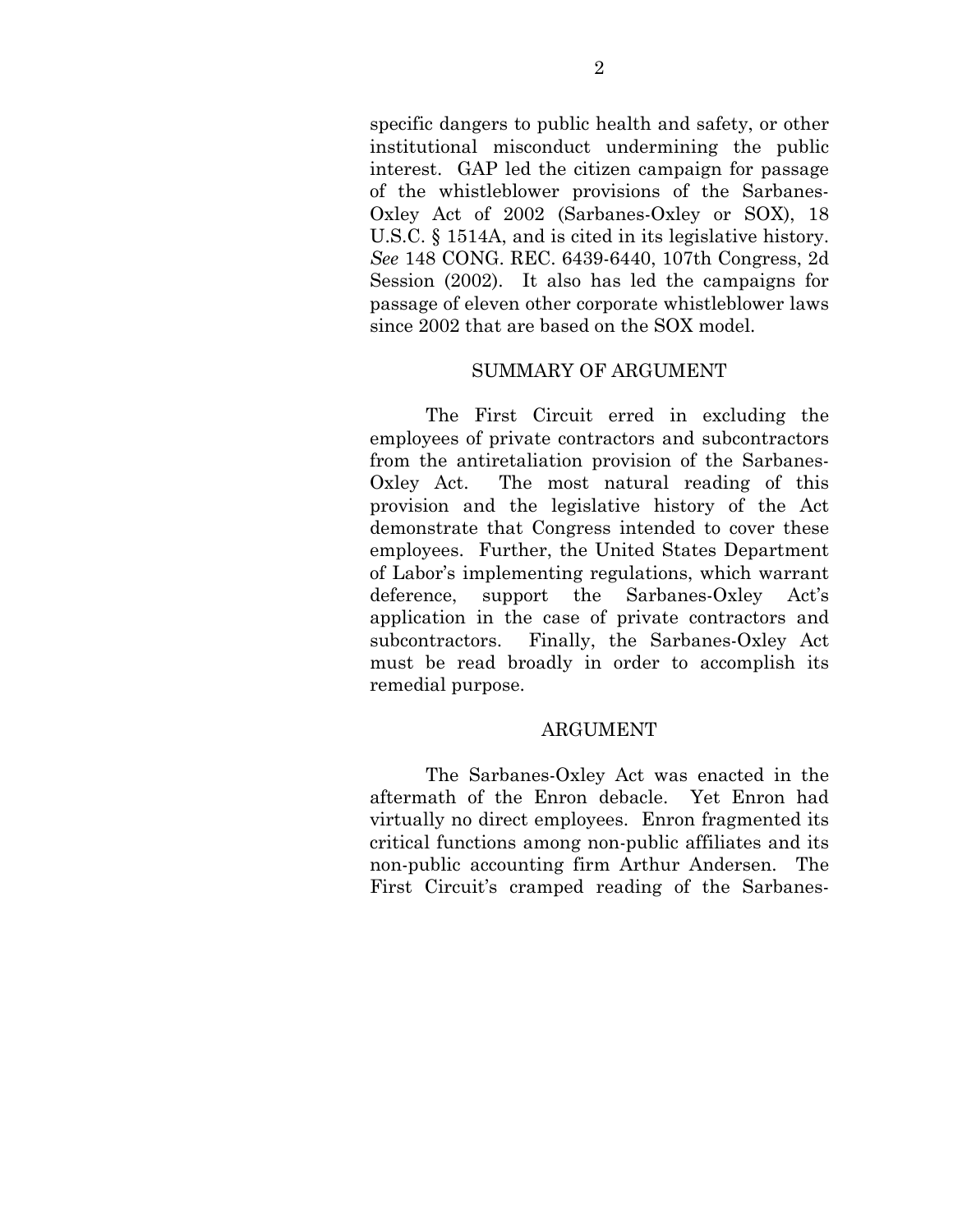Oxley Act would deny whistleblower protection to the employees of these non-public affiliates, even though these were the very employees that Congress intended to protect.

 The remedial nature of Sarbanes-Oxley calls for broad and inclusive application. An interpretation of "employee" that limits coverage to employees of public companies would undermine Sarbanes-Oxley's basic purpose. Publicly traded companies increasingly use a variety of contractual relationships to separate functions into organizations focused on those functions. Many of these functions, such as accounting, compliance testing and investigations, naturally touch on compliance issues. An interpretation of the term "employee" to cover employees of private contractors and subcontractors is consistent with the plain text of the statute, the legislative history, the remedial purpose, and Department of Labor procedural regulations and policy implementing Section 806. A contrary interpretation would leave a significant number of employees unprotected. These employees are in a position to expose corporate fraud. In the context of the mutual fund industry, all the employees would be without whistleblower protection under Section 806. Broad and inclusive application of Sarbanes-Oxley is necessary to prevent a crisis in the mutual fund industry, such as the one that occurred in the banking sector in 2008.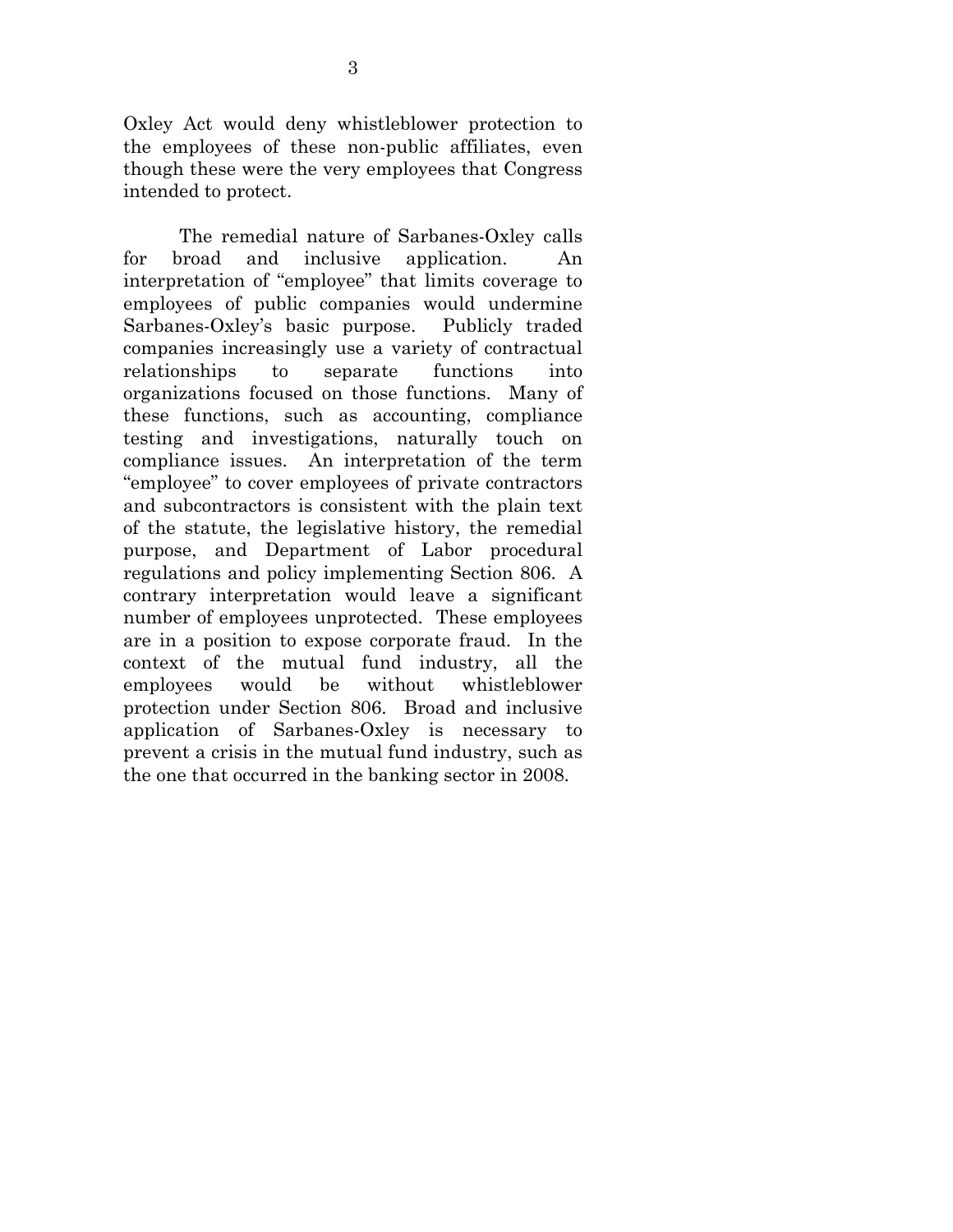I. Congress Expressly Included Employees of Non-Public Contractors in the Statutory Language.

 Interpretation of the statute begins with the plain text. "It is well established that when the statute's language is plain, the sole function of the courts—at least where the disposition required by the text is not absurd—is to enforce it according to its terms." *Lamie v. U.S. Tr.*, 540 U.S. 526, 534, 124 S. Ct. 1023, 1030, 157 L. Ed. 2d 1024 (2004) (internal quotes omitted).

 Under Section 806 of Sarbanes-Oxley, 18 U.S.C.  $\S$  1514A(a) (2010), a covered company is a "company with a class of securities registered under section 12 of the Securities Exchange Act of 1934 (15 U.S.C. § 78l), or that is required to file reports under section 15(d) of the Securities Exchange Act of 1934  $(15 \text{ U.S.C. } \S$  78o(d))" or "any officer, employee, contractor, subcontractor, or agent of such company." Congress did not qualify or limit this definition. The most natural reading of this provision is that the statute's protections cover "an employee" of any of the categories listed, including contractors and subcontractors. The court below complains that the personal employees of an officer would not be likely whistleblowers, but the scandal at Tyco exemplifies how an officer's personal employees may have information that could be helpful in securities enforcement cases. *See Wiest v. Lynch*, 710 F.3d 121, 124-25 (3d Cir. 2013). The issue of whether a particular employee can provide information that reasonably relates to securities violations addresses the scope of protected activity, not coverage.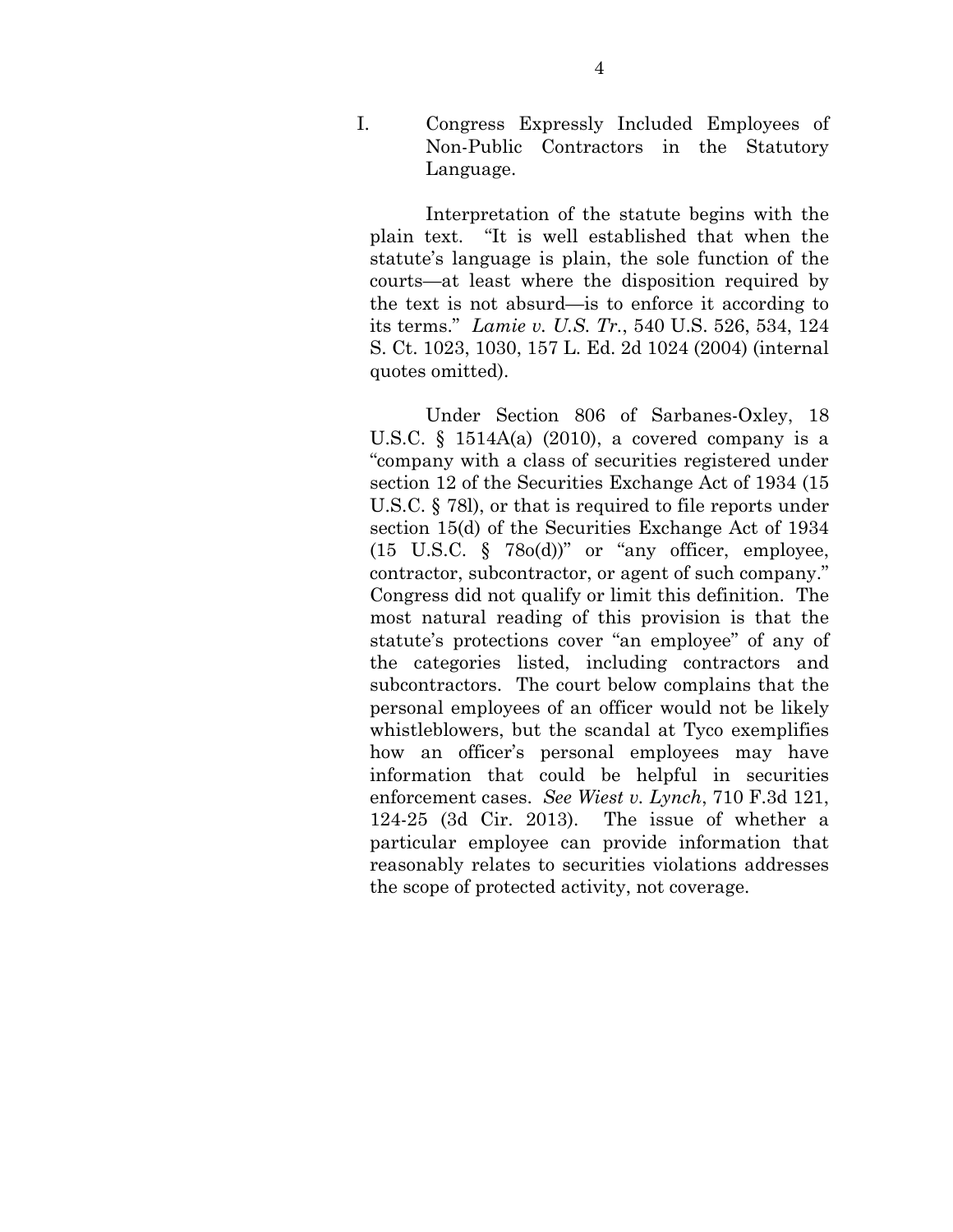Where Congress uses certain language in one part of a statute and different language in another, it is generally presumed that Congress acts intentionally. *See Russello v. United States*, 464 U.S. 16, 23, 104 S. Ct. 296, 78 L. Ed. 2d 17 (1983). If it was Congress's intention to restrict Section 806's protections to employees of public companies, it would have used the phrase "an employee of such company," rather than "an employee," just as Congress limited the entities who are prohibited from discriminating to public companies or "any . . . contractor, subcontractor, or agent of such company[.]" By using the specific phrase "of such company" in identifying those who are prohibited from engaging in retaliation, while omitting similar language in identifying those employees who are protected from retaliation, Congress indicated it was not limiting protections of Section 806 to employees of public companies.

 The First Circuit incorrectly held that the 2010 amendment of Section 806, as part of the Dodd-Frank Act, demonstrates that Section 806 only covers employees of publicly-traded companies. As amended, Section 806 now reads:

> No company with a class of securities registered under section 12 of the Securities Exchange Act of 1934 (15 U.S.C. § 78l), or that is required to file reports under section 15(d) of the Securities Exchange Act of 1934 (15 U.S.C.  $\frac{1}{2}$  78o(d)) including any subsidiary or affiliate whose financial information is included in the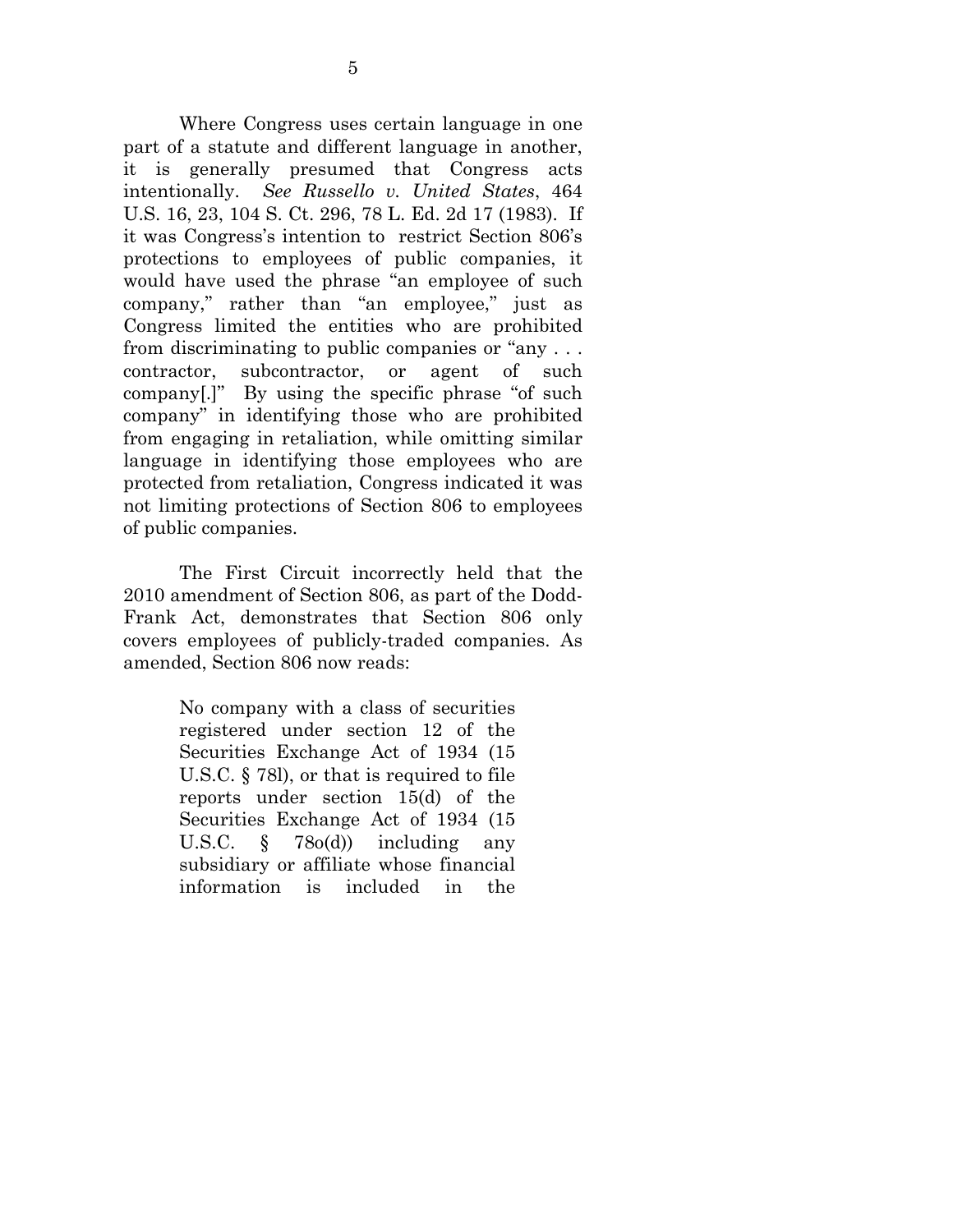consolidated financial statements of such company, or nationally recognized statistical rating organization (as defined in section 3(a) of the Securities Exchange Act of 1934 (15 U.S.C. § 78c)), or any officer, employee, contractor, subcontractor, or agent of such company or nationally recognized statistical rating organization, may discharge, demote, suspend, threaten, harass, or in any other manner discriminate against an employee in the terms and conditions of employment because of any lawful act done by the employee—

18 U.S.C. § 1514A(a), as amended by Pub. L. No. 111–203 §§ 922(b), 929A, 124 Stat. 1376, 1848, 1852 (2010).

 The First Circuit's reading guts the statutory language. If Section 806 protects only the employees of public companies, then "contractors, subcontractors and agents" are liable under Section 806 only if they themselves are publicly-traded, or if they are alleged to have engaged in retaliation against the employees of their publicly-traded client. The most logical reading of Section 806 is that "an employee" (protected from retaliation) includes employees of the non-public "contractor, subcontractor, or agent" enumerated above for reporting violations concerning the public company for which they are performing work.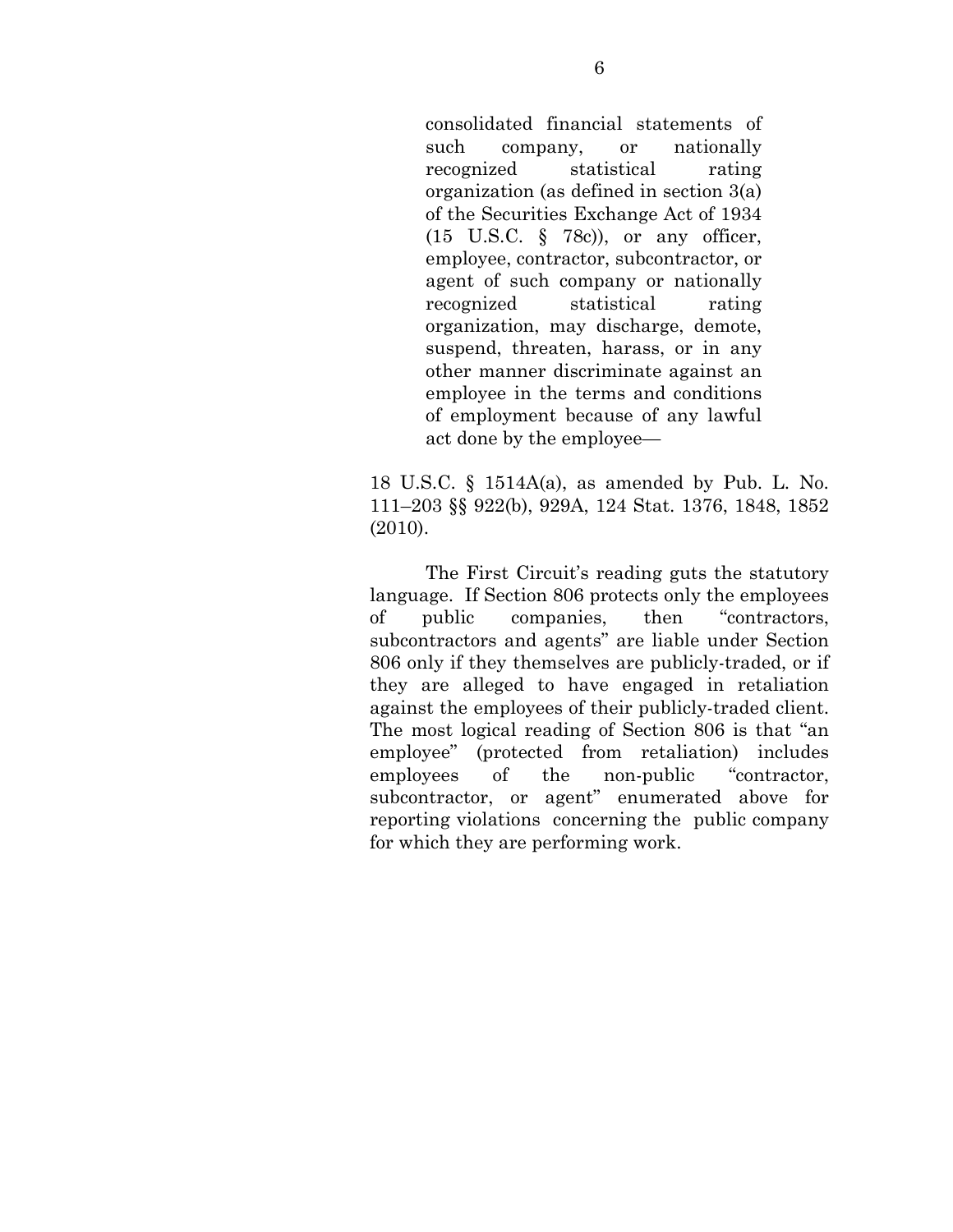II. The First Circuit's Decision Ignores the Historical Purpose of the Act.

 Congress enacted Sarbanes-Oxley in the wake of the Enron scandal to restore investor confidence in the nation's financial markets. *See* S. Rep. No. 107-146 (2002). The legislative history demonstrates that Congress was concerned not only with the fraud committed by Enron, a publicly traded company, but also with the actions of its contractor, Arthur Andersen LLP, a privately held firm and its proliferation of non-public affiliates,. *See id.* at 2 ("Enron apparently, with the approval or advice of its accountants, auditors and lawyers, used thousands of off-the-book entities to overstate corporate profits, understate corporate debts and inflate Enron's stock price."). In describing the "corporate code of silence," which "not only hampers investigations, but also creates a climate where ongoing wrongdoing can occur with virtual impunity," Congress enumerated examples of employees who faced retaliation for raising concerns about the companies' practices. *See id.* at 5. These examples included retaliation by Arthur Andersen, a private company, against one of its own partners. *See id.* 

 Enron's S-4 registration statement, filed with the SEC on October 9, 1996, states: "Essentially all of Enron's operations are conducted through its subsidiaries and affiliates…" When Senator Leahy reported on the whistleblower provision, he described it in the context of Enron: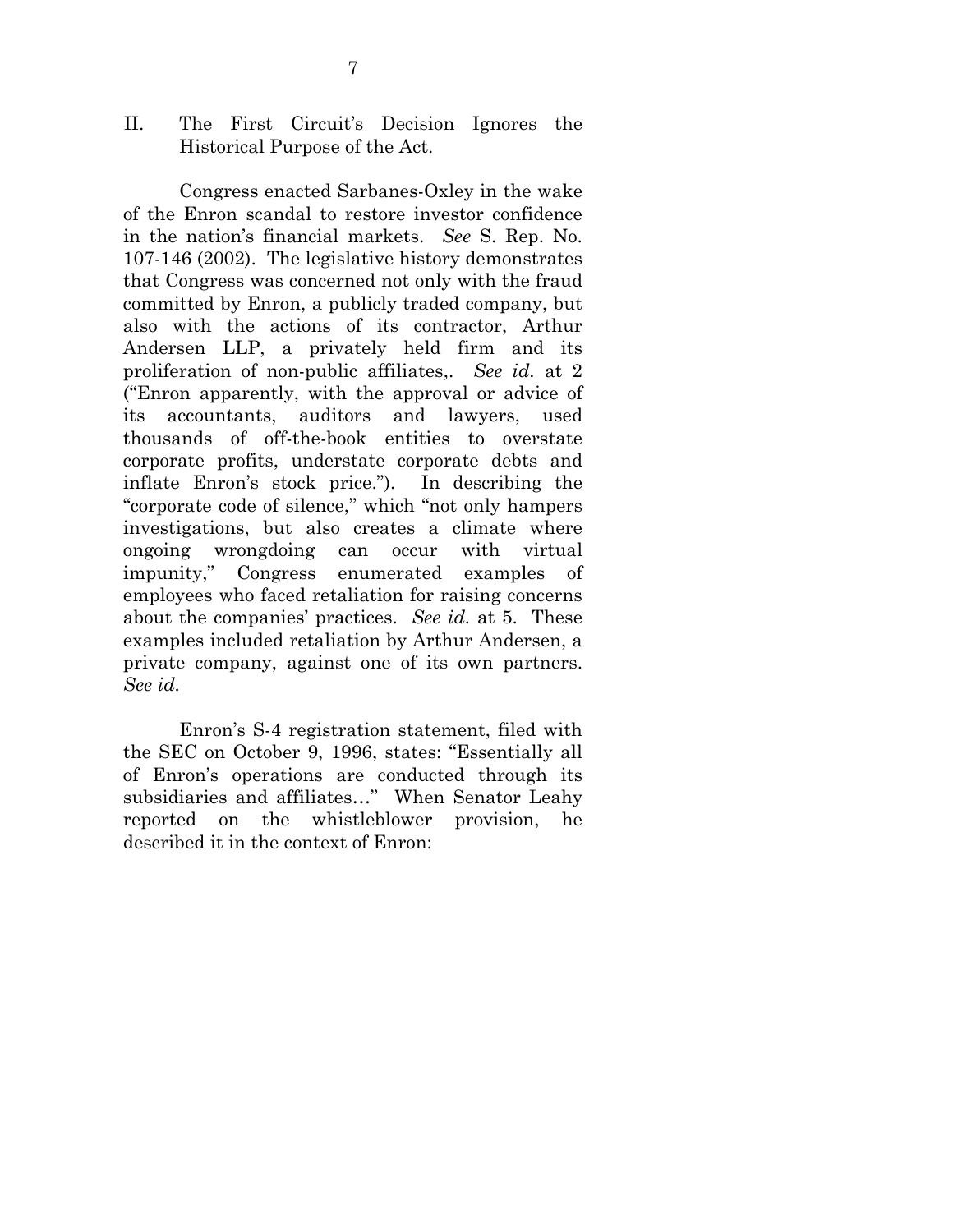Look what they were doing on this chart. There is no way we could have known about this without that kind of a whistleblower. Look at this. They had all these hidden corporations-Jedi, Kenobi, Chewco, Big Doe-I guess they must have had "little doe"-Yosemite, Cactus, Ponderosa, Raptor, Braveheart, Ahluwalia, . . . The fact is, they were hiding hundreds of millions of dollars of stockholders' money in their pension funds. The provisions Senator Grassley and I worked out in Judiciary Committee make sure whistleblowers are protected.

Congressional Record, S7358, July 25, 2002 (emphasis added.)

 Yet under the First Circuit's standard, the employees of Enron's non-public accounting firm that Congress meant to protect would not be protected, simply because they were not directly employed by the publicly-traded parent.

 Senator Durbin said that Section 806 "creates protections for corporate whistleblowers. We need them. If insiders don't come forward, many times you don't know what is happening in large corporations." Senate Banking Committee Legis. History, Vol. III, at 1294. These goals would be completely frustrated if international companies simply moved their fraudulent activities to nonpublic contractors. It flouts the obvious purpose of Congress to hold that, notwithstanding its central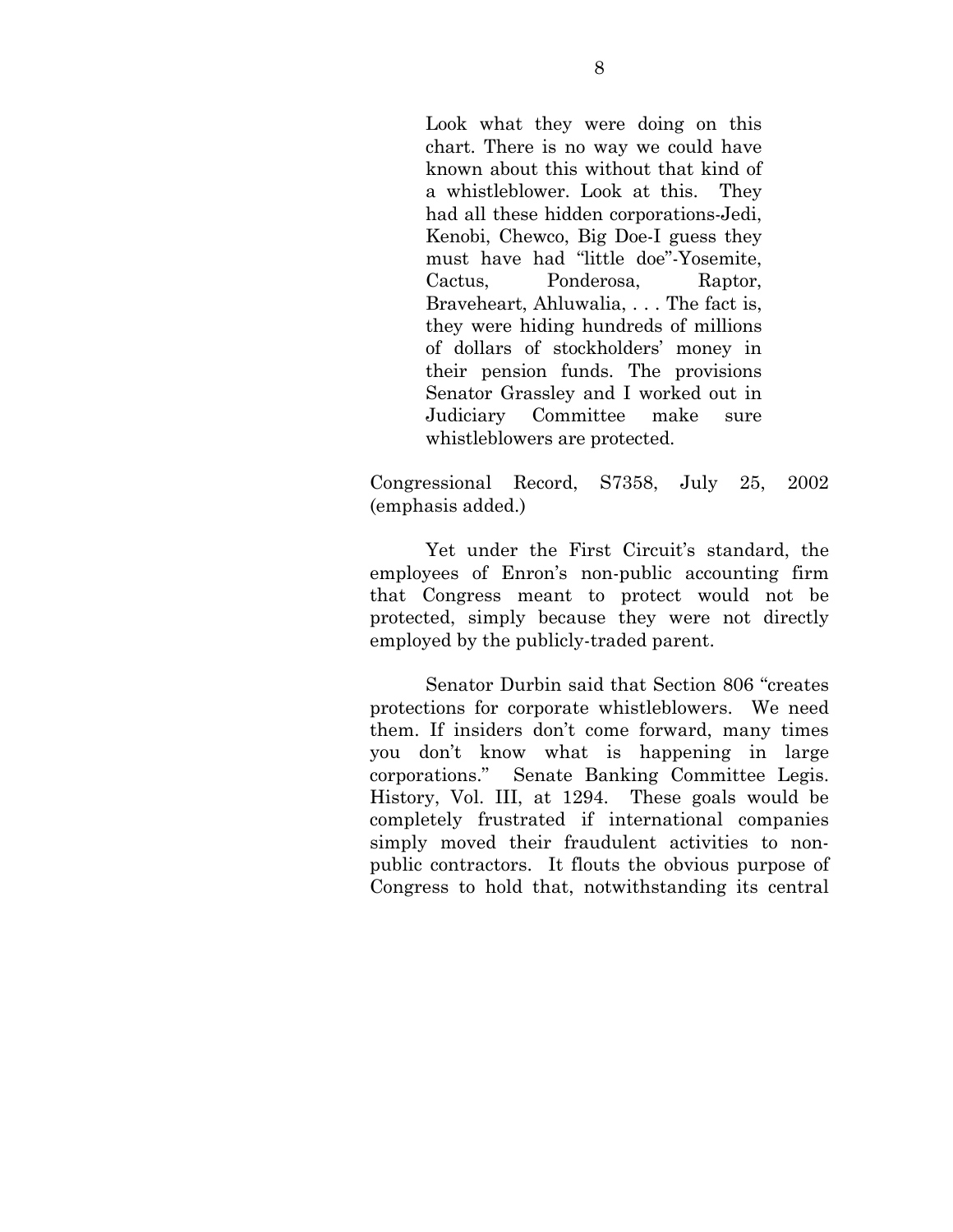concern with Enron's "hidden corporations," it did not intend to protect the very whistleblowers at the subsidiary who would be in a position to blow the whistle on that fraud.

 The few direct employees of the parent Enron would not have been in the same position. If the securities laws are designed to reach the conduct of "controlled" non-public contractors, then it follows that SOX whistleblower protection was intended to reach their employees as well. As Judge Levin correctly held in *Walters v. Deutsche Bank AG*, 2008- SOX-70, at 8 (ALJ Mar. 23, 2009):

> [T]he legislative history of Sarbanes-Oxley would seem to confirm that Section 806 was meant to include an agent or contractor like the accounting firm of Arthur Andersen, not because there was any evidence that Andersen implemented Enron's personnel actions, but because Congress hoped an insider in an Arthur Andersen situation would blow the whistle on the type of fraud Arthur Andersen helped to conceal. Yet, application of the labor agency test probably would have been fatal to the claim of an Andersen whistleblower, and has been fatal to claims of whistleblowers in wholly owned subsidiaries . . . Under such circumstances, simply to state the labor law test in the context of Sarbanes-Oxley seems sufficient to refute it, because it leaves essentially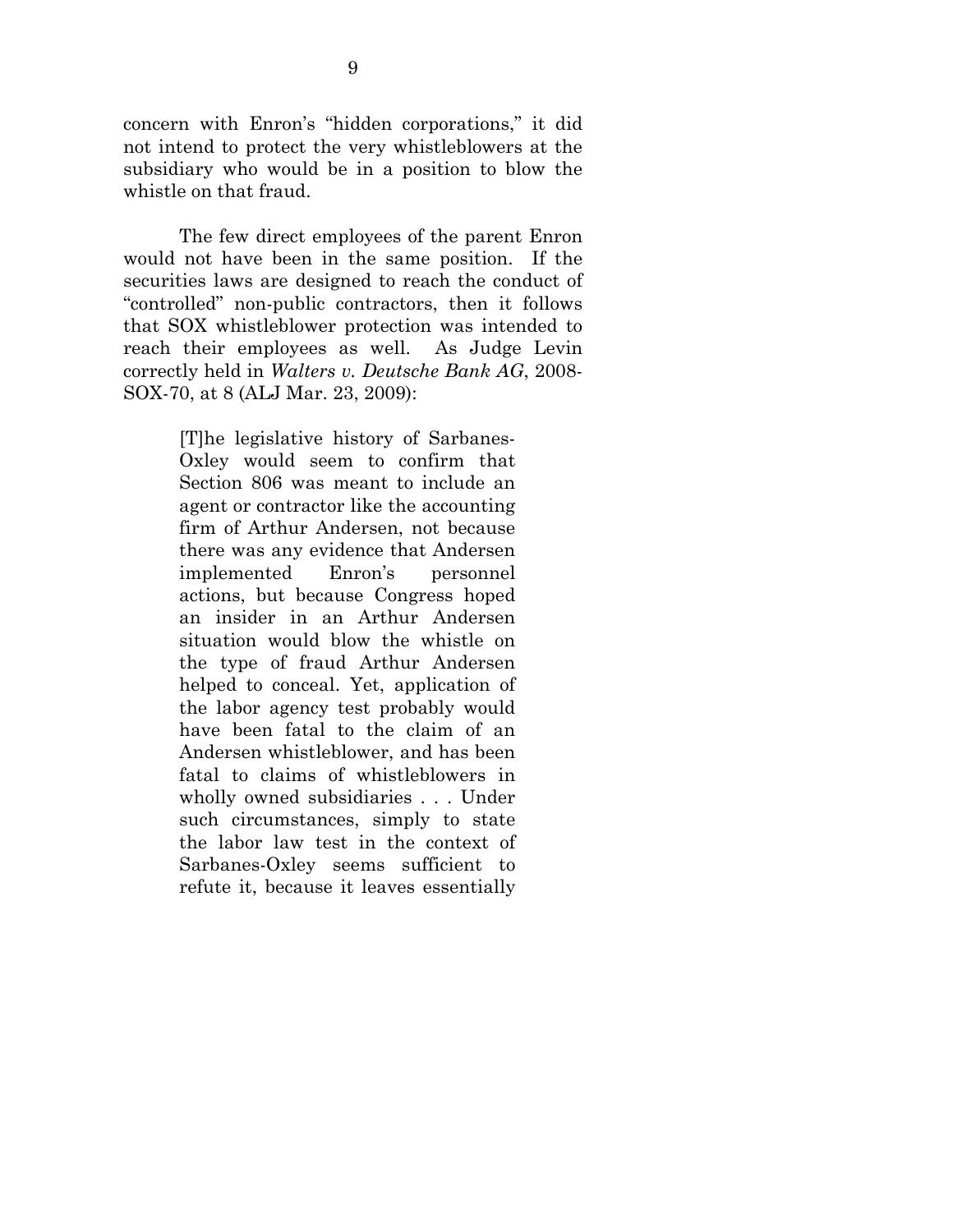unchanged conditions Congress passionately wanted to reform.

III. The Department Of Labor's Regulations Warrant Deference.

 The Department of Labor's regulations implementing Section 806 support its application in the case of contractors and subcontractors. The implementing regulations apply to both "company" and/or "company representative[s]." 29 C.F.R. § 1980.101. The implementing regulations further define a "company representative" as "any officer, employee, contractor, subcontractor, or agent of a [public] company." *Id.* Thus, under the implementing regulations, both (i) public companies and (ii) any "contractor, subcontractor, [and] agent" of a public company, are covered under Sarbanes-Oxley. The implementing regulations make no distinction between public and private companies. *Id.* 

 This court affords deference to the Department of Labor's interpretation of the Act as expressed in formal regulations under *Chevron U.S.A.*, *Inc. v. Natural Resources Defense Council*, *Inc.*, 467 U.S. 837, 844 (1984).

IV. Sarbanes-Oxley Incorporates Language From AIR21, Further Supporting This Interpretation.

 Sarbanes-Oxley's burden of proof scheme is drawn from the Wendell H. Ford Aviation Investment and Reform Act for the 21st Century,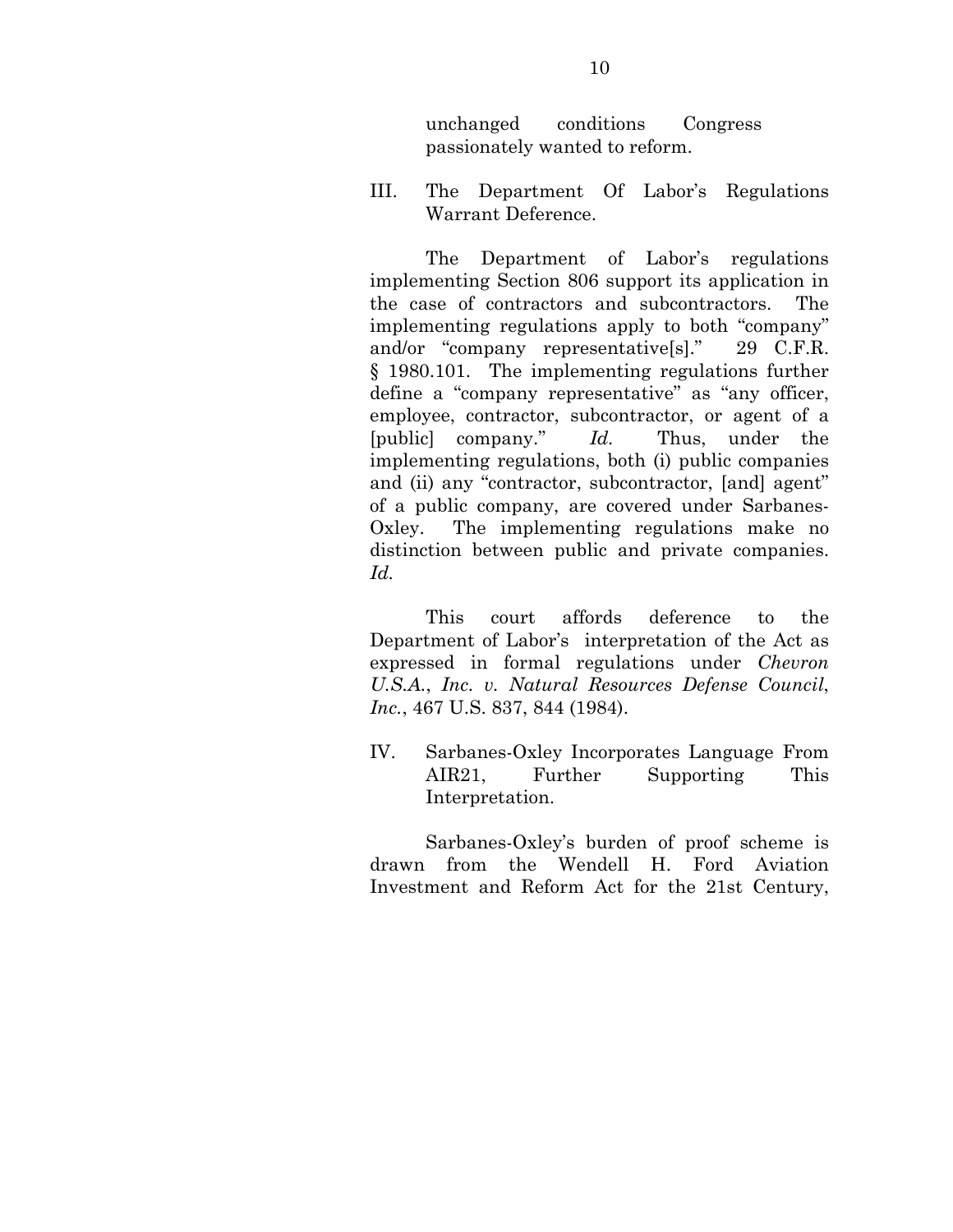also known as AIR21.2 Sarbanes-Oxley provides that whistleblower actions "shall be governed by the legal burdens of proof set forth in § 42121(b) of title 49, United States Code," citing to AIR21. *See* 18 U.S.C. § 1514A(b)(2)(C).

 AIR21's prohibition against retaliation states, "No air carrier *or contractor or subcontractor* of an air carrier may discharge an employee or otherwise discriminate against an employee with respect to compensation, terms, conditions, or privileges of employment because the employee (or any person acting pursuant to a request of the employee)" engaged in protected conduct as defined under the act. 49 U.S.C.A.  $\S$  42121(a) (emphasis added).

 In applying AIR21, the ARB has correctly stated that the statute does not require that the air carrier employ the claimant for the statute to cover the claimant. *See*, *e.g.*, *Evans v. Miami Valley Hospital*, ARB Nos. 07-118, -121, ALJ No. 2006-AIR-22 (ARB June 30, 2009); *Peck v. Safe Air International*, *Inc.*, ARB No. 02-028, ALJ No. 2001- AIR-3 (ARB Jan. 30, 2004). It is logical to conclude, given the importation of AIR21's burden of proof scheme, that Congress intended to protect employees of contractors and subcontractors as these employees are protected under AIR21.

 $\overline{a}$ 

<sup>2</sup> Pub. L. No. 106-181, § 519(a), 114 Stat. 61, 146-47 (codified in various sections of 49 U.S.C.).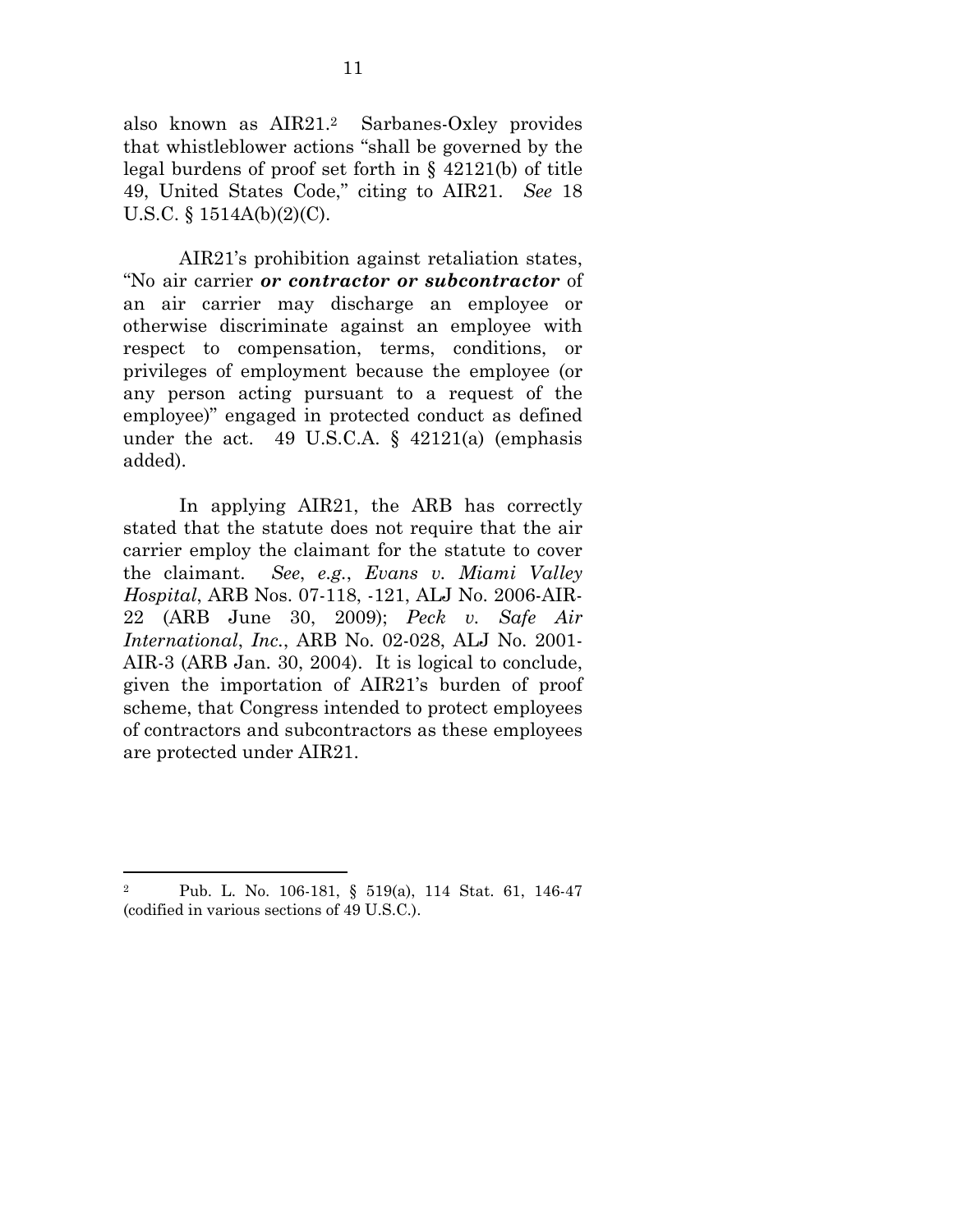V. Remedial Statutes Like Sarbanes-Oxley Must Be Read Broadly.

 This Court has "repeatedly recognized that securities laws combating fraud should be construed 'not technically and restrictively, but flexibly to effectuate [their] remedial purposes.'" *Herman & MacLean v. Huddleston*, 459 U.S. 375, 386–87, 103 S. Ct. 683, 689, 74 L. Ed. 2d 548 (1983) (quoting *SEC v. Capital Gains Research Bureau*, *Inc*., 375 U.S. 180, 195, 84 S. Ct. 275, 284, 11 L. Ed. 2d 237 (1963)). The legislative history described above demonstrates that Sarbanes-Oxley, in particular, was enacted to remedy the issue of retaliation against whistleblowers such as those at Enron and Arthur Andersen.

 The Court and the Courts of Appeal have also routinely held that whistleblower provisions must be given broad scope to accomplish their remedial purposes. *NLRB v. Scrivener* (1972), 405 U.S. 117, 121-26; *English v. General Elec. Co.*, 496 U.S. 72, 82 (1990) (to "encourage" employees to report safety violations and protect their reporting activity); *Kansas Gas & Elec. Co. v. Brock*, 780 F.2d 1505, 1512 (10th Cir. 1985) ("Narrow" or "hypertechnical" interpretations are to be avoided as undermining Congressional purposes.); *Passaic Valley Sewerage Comm. v. Dep't of Labor*, 992 F.2d 474, 479 (3d Cir. 1993). This Court similarly construes Title VII to further its remedial purpose. *Zipes v. Trans World Airlines*, *Inc.*, 455 U.S. 385, 397 (1982).

 The First Circuit panel majority dismissed the broad remedial purpose of Sarbanes-Oxley, stating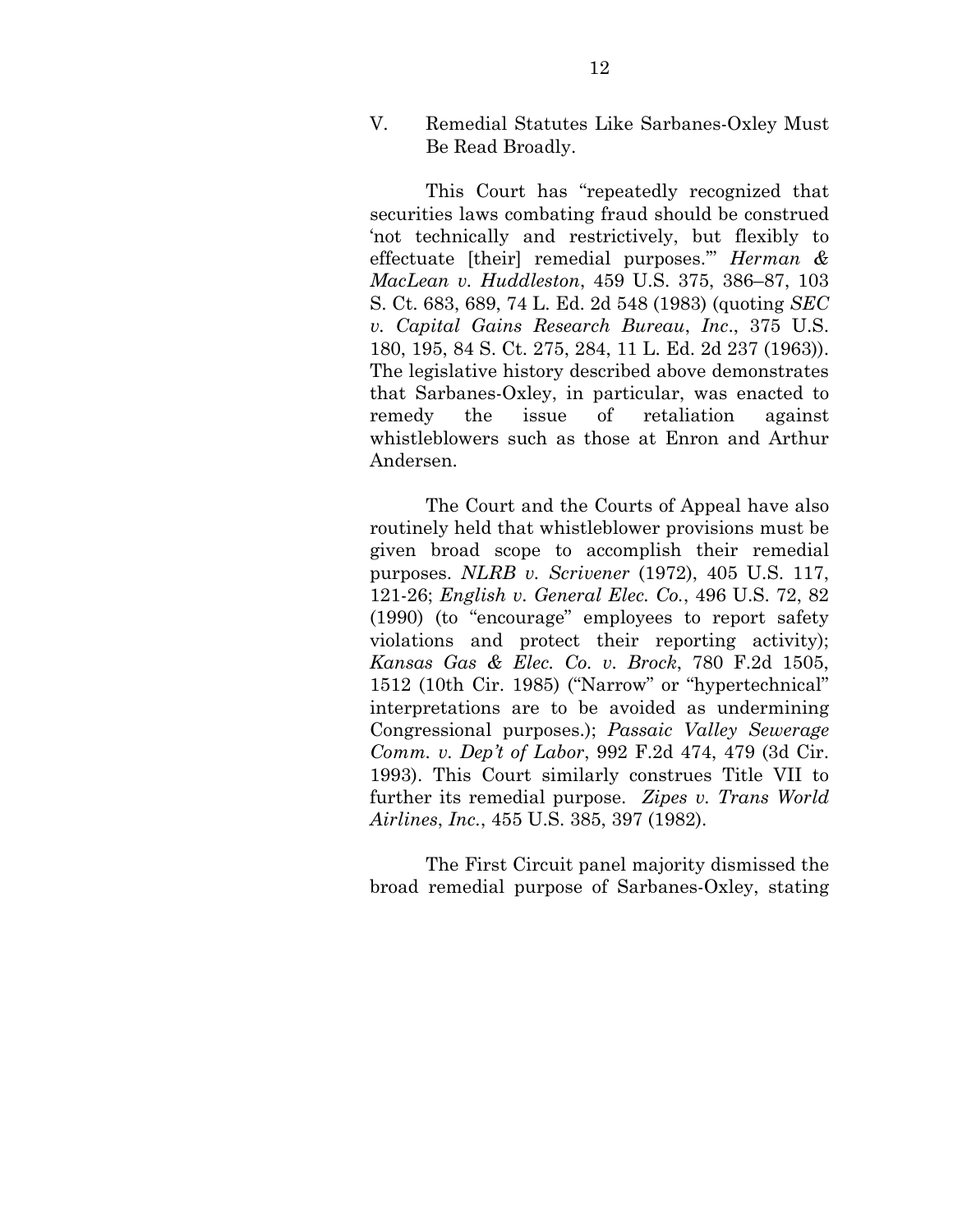that it would not apply the "rule of lenity." "[T]he rule of lenity ensures that criminal statutes will provide fair warning concerning conduct rendered illegal." *Liparota v. United States*, 471 U.S. 419, 427, 105 S. Ct. 2084, 2089, 85 L. Ed. 2d 434 (1985).

 The First Circuit confuses rules that protect criminal defendants from the rules for civil remedial statutes. In so doing, the First Circuit turns the construction of Sarbanes-Oxley from the policy of preventing corporate fraud into a policy of protecting employers who retaliate against those who report it. Broad construction of employee protections is not dependent on the rule of lenity used in criminal cases. Because the rule of lenity does not apply, the First Circuit should have, as Judge Thompson stated in his dissent, "default[ed] to breadth and reject[ed] narrowness." *Lawson v. FMR LLC*, 670 F.3d 61, 89 (1st Cir. 2012), *cert. granted*, 133 S. Ct. 2387 (U.S. 2013). Instead, the First Circuit construed the statute narrowly, defeating its remedial purpose.

> a. ARB Adjudications Should Be Afforded *Chevron* Deference To The Extent That The Department of Labor Is Clarifying The Statute Through Its Active Adjudication Of Cases Under SOX And Where The Department of Labor Is Explaining How Its Decision Is Furthering The Law's Remedial Purpose.

 The Department of Labor's Administrative Review Board ("ARB") has ruled that Section 806's protections extend to employees of a public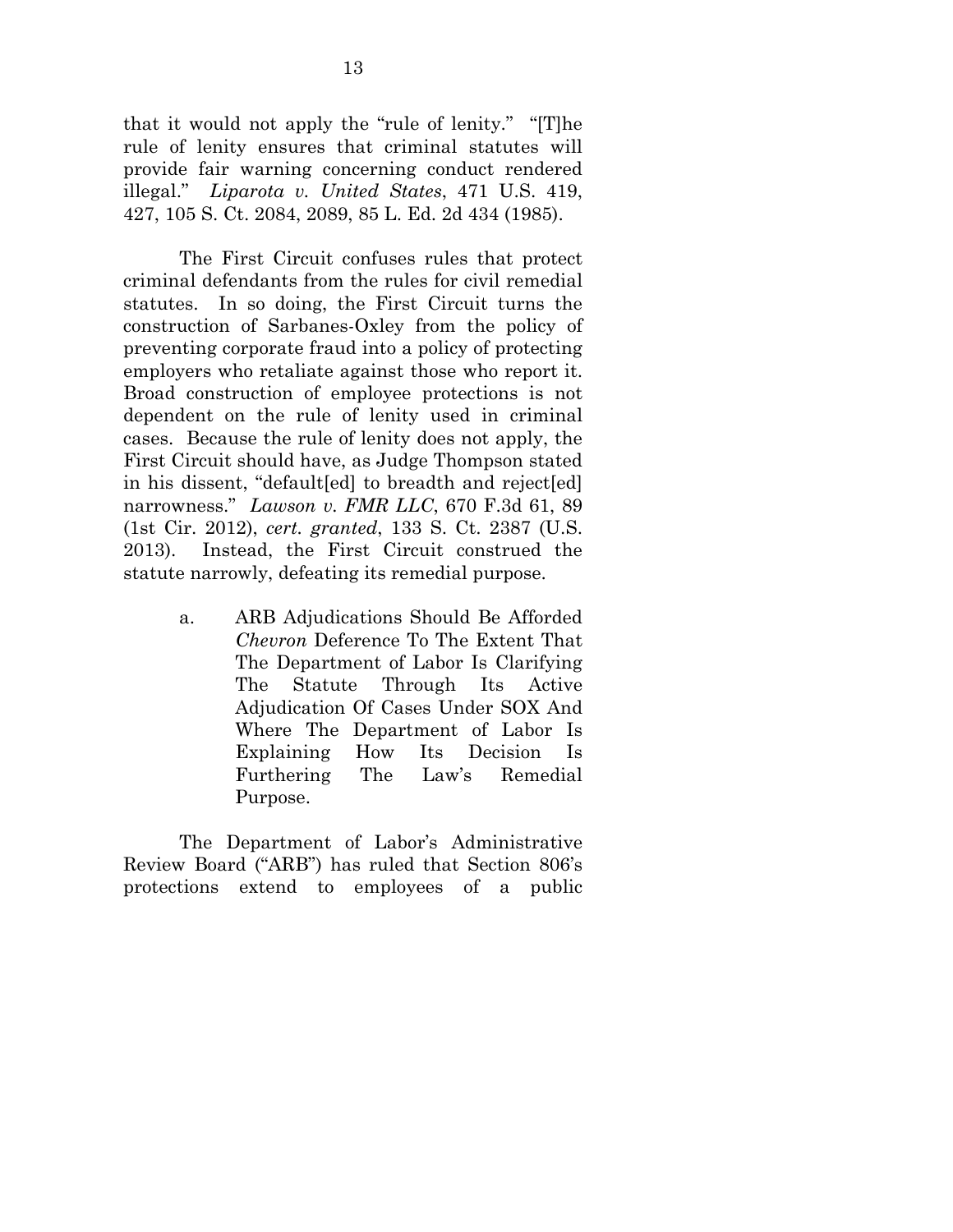company's private contractors, subcontractors, and agents. In doing so, the Department of Labor is fulfilling its congressionally intended role of adjudicating administrative complaints of whistleblower retaliation. 18 U.S.C. § 1514A(b).

 For example, the ARB exercised appropriate adjudicative authority in *Spinner v. David Landau and Associates*, LLC, 2012 WL 2073374 (ARB May 31, 2012), where it rejected the First Circuit's holding below. The ARB stated:

> First, we are obliged to interpret Section 806 broadly both because it is a remedial statute and the legislative history encourages us to do so. Second, we note that although the theoretical coverage of employees of any contractors, subcontractors, or agents of public companies might be broad, Section 806 contains built-in limitations including (1) its specific criteria for employees to have a reasonable belief of violations of specific anti-fraud laws or SEC regulations and (2) its requirement that the protected activity was a causal factor in the alleged retaliation.

*Id.* at 13 (internal citation omitted).

 In *Spinner*, the ARB also noted that it has "repeatedly interpreted Section 806 as affording whistleblower protection to employees of contractors, subcontractors, or agents of publicly traded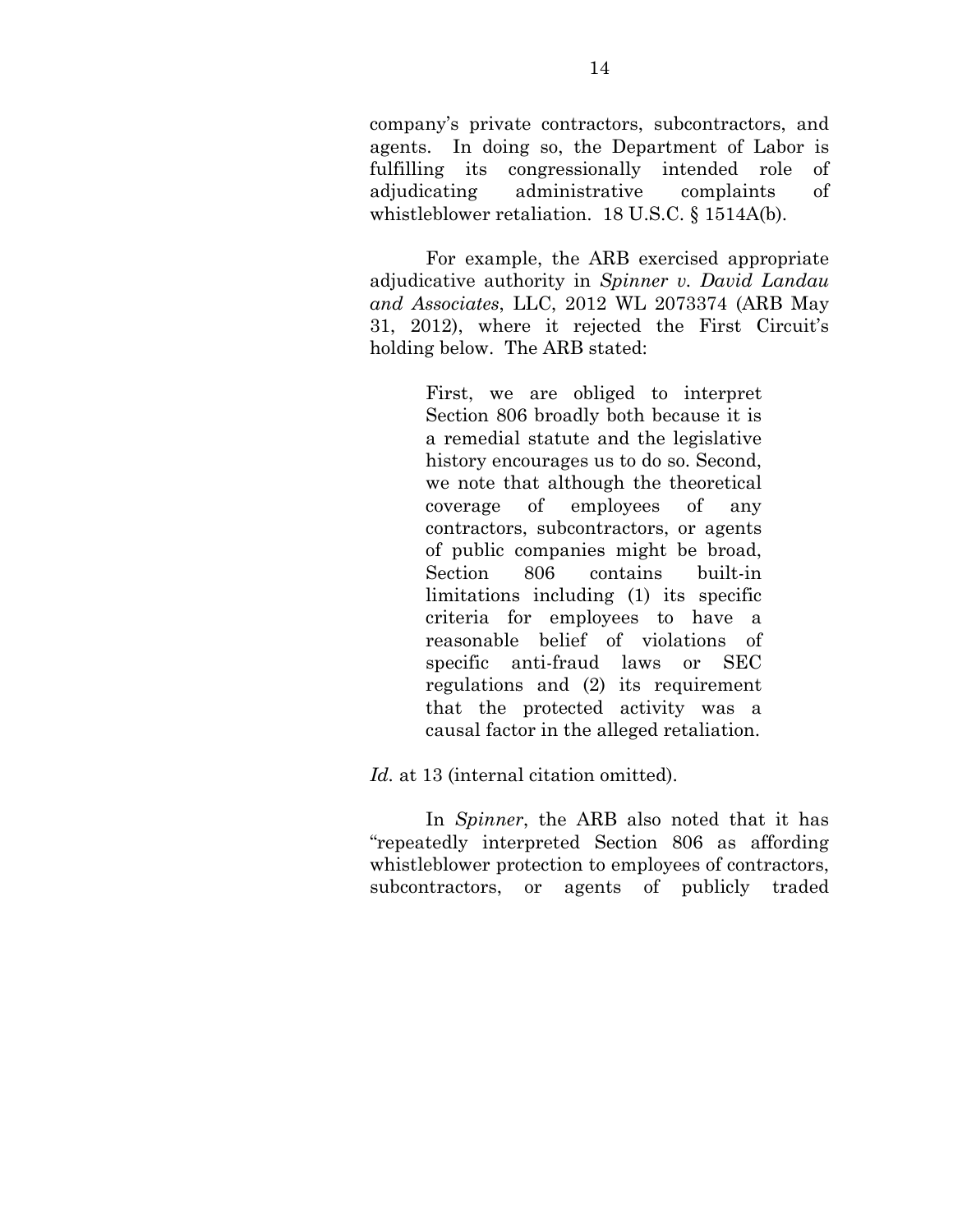companies, regardless of the fact that the contractor, subcontractor, or agent was not itself a publicly traded company. *See Charles v. Profit Inv. Mgmt*., ARB No. 10-071, ALJ No. 2009-SOX-040 (ARB Dec. 16, 2011); *Funke v. Federal Express Corp*, ARB No. 09-004, ALJ No. 2007-SOX-043 (ARB July 8, 2011); *Johnson v. Siemens Building Techs*., ARB No. 08- 032, ALJ No. 2005-SOX-015 (ARB Mar. 31, 2011)."

 This Court affords deference to agency interpretations as expressed in formal adjudications. *See Chevron*, *U.S.A.*, *Inc. v. Natural Res. Def. Council*, 467 U.S. 837, 842-43, 104 S. Ct. 2778, 81 L. Ed. 2d 694 (1984). Under *Chevron*, when faced with an ambiguous statute which Congress has vested an agency with the power to interpret, "the question for the court is whether the agency's answer is based on a permissible construction of the statute." *Id.* At 843; *see also*, *FCC v. Fox Television*, 556 U.S. 502, 514-15, 129 S. Ct. 1800, 1810-11 (2009) (no heightened standard for agencies when changing policy).

 In *United States v. Mead Corp.*, 533 U.S. 218, 121 S. Ct. 2164, 150 L. Ed. 2d 292 (2001), the Supreme Court recognized that "express congressional authorizations to engage in the process of ... adjudication that produces ... rulings for which deference is claimed," is "a very good indicator of delegation meriting *Chevron* treatment...." *Id.* at 229, 121 S. Ct. 2164. The Court further explained that "[i]t is fair to assume generally that Congress contemplates administrative action with the effect of law when it provides for a relatively formal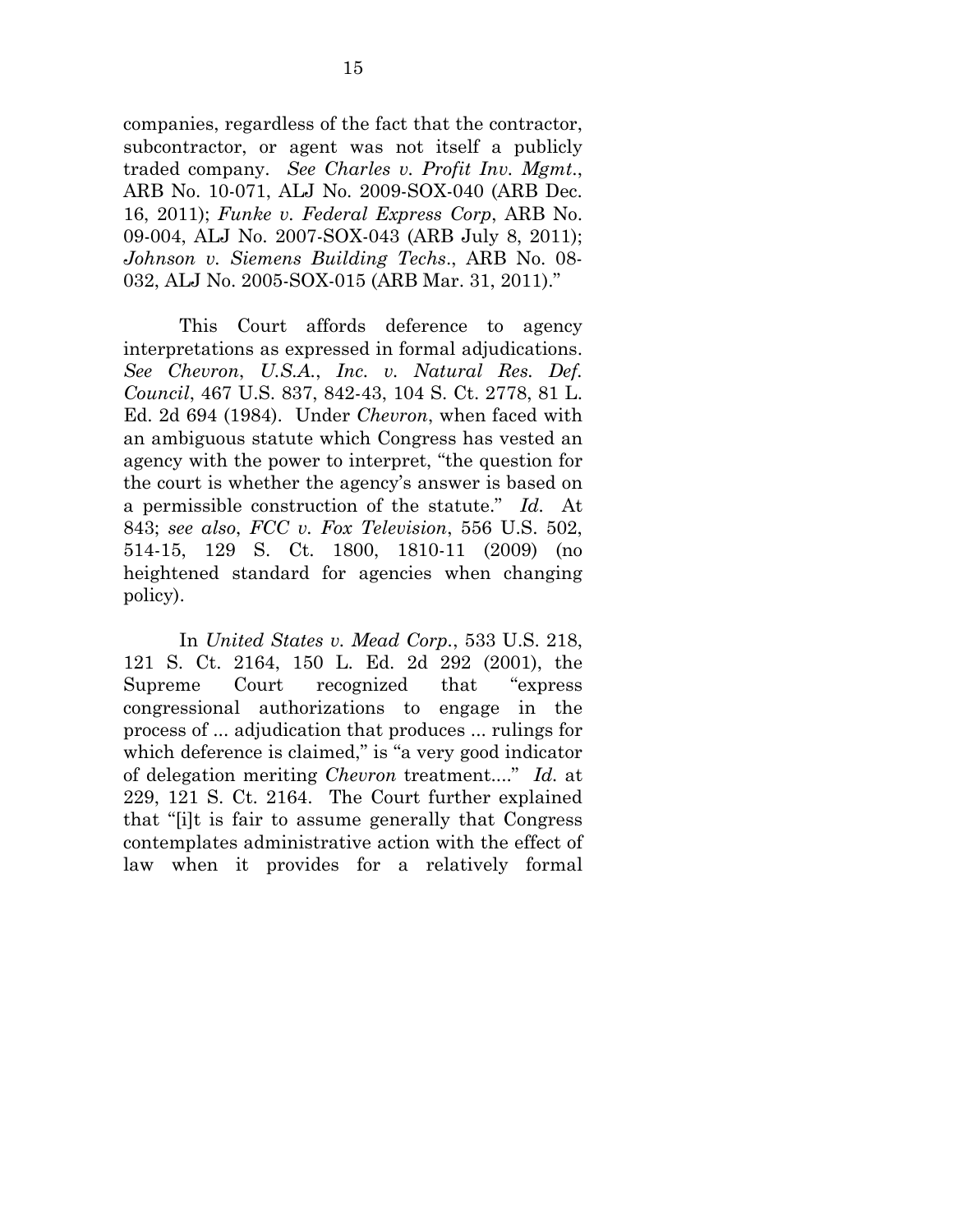administrative procedure," including formal adjudication. *Id*. at 230 & n. 12, 121 S. Ct. 2164.

 Courts of appeals have also recognized the appropriateness of affording the Department of Labor deference. Applying *Mead*, the Fourth Circuit held that the ARB's interpretation of Section 806 warranted *Chevron* deference based on this statutory and administrative delegation. *See Welch v. Chao*, 536 F.3d 269, 276 & n. 2 (4th Cir. 2008). The Third and Tenth Circuits recently reached the same conclusions. *See Wiest v. Lynch*, 710 F.3d 121, 131 (3d Cir. 2013); *Lockheed Martin Corp. v. Admin. Review Bd.*, *U.S. Dep't of Labor*, 11-9524, 2013 WL 2398691 (10th Cir. June 4, 2013).

 Thus, it is appropriate for this Court to defer to the Department of Labor in extending Section 806 protections to employees of a public company's private contractors, subcontractors, and agents.

> b. The Cramped Interpretation of Sarbanes-Oxley In The Pre-2008 Period, Contributed To The Economic Crisis of 2008.

 In his May 21, 2012 article, *Sarbanes-Oxley's Whistleblower Provisions––Ten Years Later*3, Professor Richard Moberly explores the effectiveness of Sarbanes-Oxley as a deterrent to unethical behavior in the corporate world. Professor Moberly posits that in the early 2000s, the Department of Labor and federal court system resisted enforcing

1

<sup>3</sup> Richard Moberly, *Sarbanes-Oxley's Whistleblower Provisions: Ten Years Later*, 64 S.C. L. Rev. 1 (2012).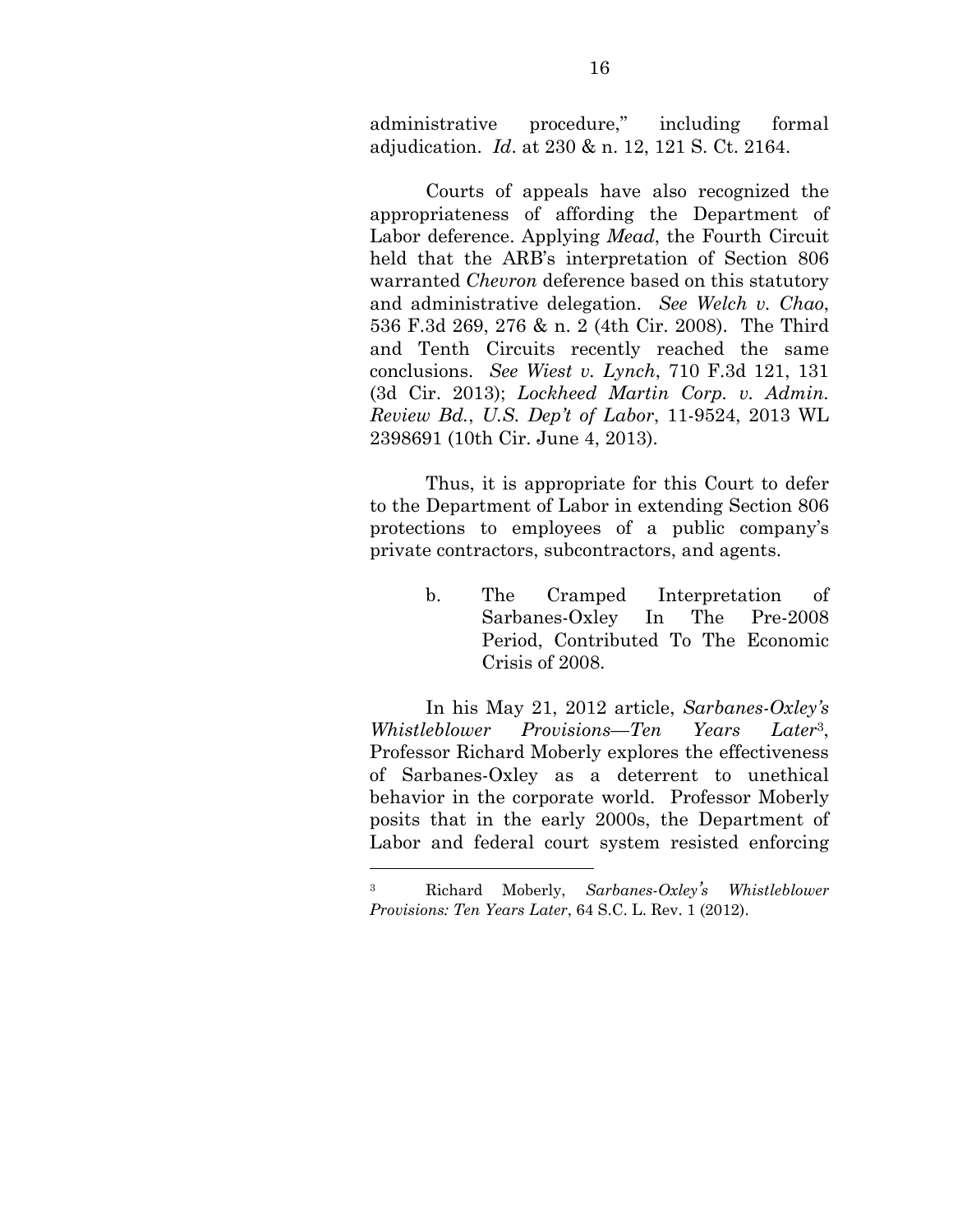Sarbanes-Oxley, leading to the "Great Recession" of the late 2000s. He specifically points to the Occupational Safety and Health Administration's ("OSHA") "inability to effectively enforce Sarbanes-Oxley's antiretaliation provision and…*narrow and restrictive interpretations*" of Sarbanes-Oxley as potential causes for the economic crisis.4

 The recent economic crisis began when banks and other lenders made subprime mortgages to borrowers who were unlikely to repay them. Lenders then bundled the mortgages and sold them as "mortgage backed securities." Lenders used fraudulent practices to sell subprime loans and persuade regulators that the borrowers were qualified for these loans. As the borrowers, unsurprisingly, began to default, the value of the mortgage backed securities dropped, bankrupting companies that invested in or guaranteed them.

 In his May 2012 article, Professor Moberly explains that whistleblowers did not play a significant role in exposing the behavior that led to the financial crisis in 2008. He states, "[t]he financial crisis in 2008 provides the most vivid case study of [Sarbanes-Oxley's] failure, as corporate officers, government regulators, and law enforcement agencies ignored the warnings of employees to who tried to report problems in the sub-prime mortgage industry."5 Professor Moberly postulates that although whistleblowers had greater

 $\overline{a}$ 

<sup>4</sup>*Id.* at 32 (emphasis added).

<sup>5</sup> *Id.* at 4.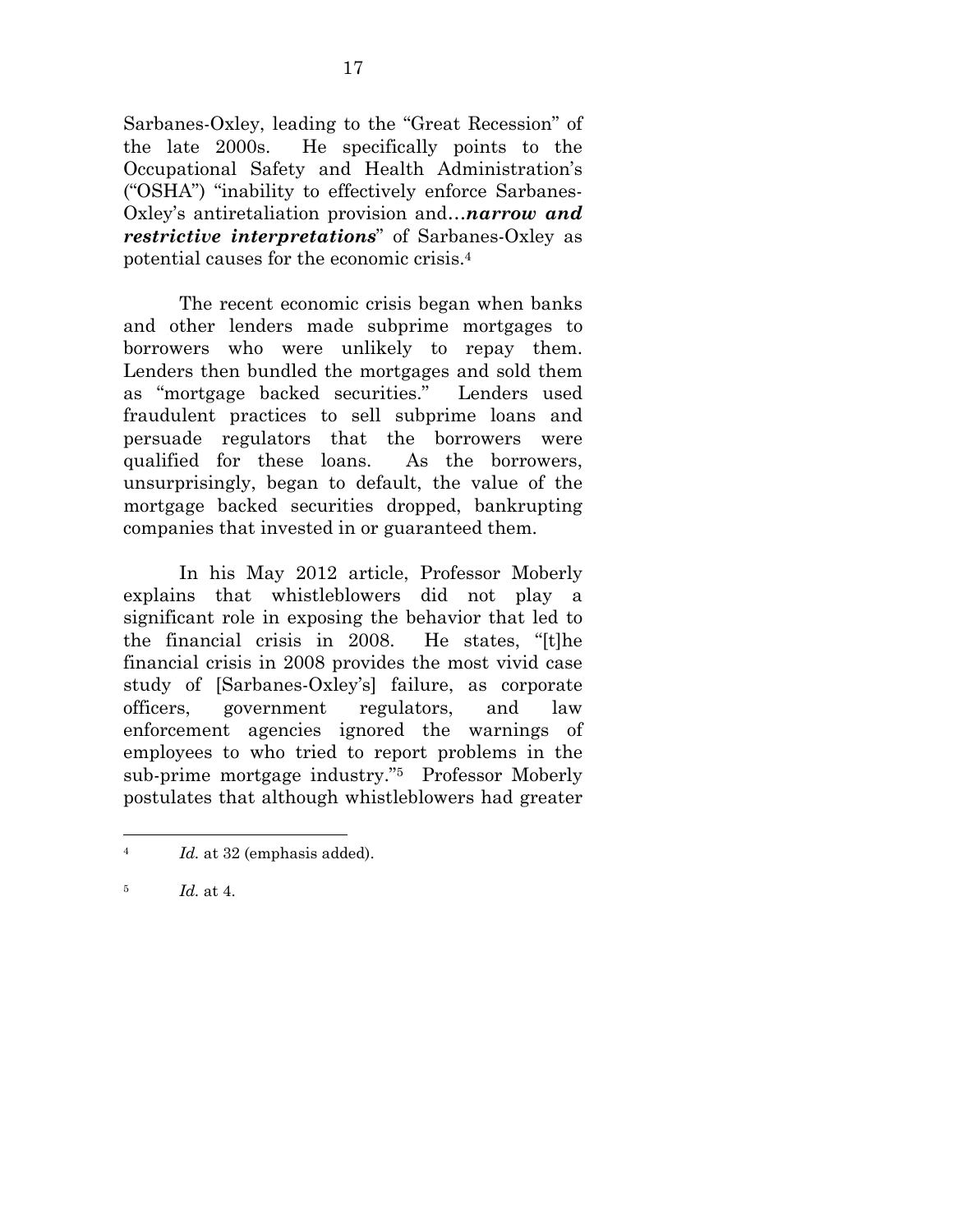protection than ever before, they lacked any confidence that the protections would actually work.

 This lack of confidence in the ability of Sarbanes-Oxley was a result the failure of the Department of Labor and court system to enforce Sarbanes-Oxley. Professor Moberly states, "Unfortunately, even if Sarbanes-Oxley encouraged employees to report more frequently, the Act often failed to protect them from reprisals and failed to compensate them consistently from the retaliation they suffered."6

 In spite of Sarbanes-Oxley's favorable burden of proof, OSHA refused to apply that burden in the claimants' favor in the years immediately preceding the "Great Recession." In fact, in 2007, OSHA's Investigative Manual did not even reflect the burden shifting framework in an accurate manner.7

Professor Moberly's 2007 study also reviewed the OALJ and ARB's application of Sarbanes-Oxley.

> ALJs often narrowed the scope of Sarbanes-Oxley's "protected conduct" to the detriment of employees. The ARB later enshrined the ALJs' restrictive approach by determining that whistleblowers had to "definitively and specifically" connect

1

<sup>6</sup>*Id.* at 27.

<sup>7</sup> Richard Moberly, *Unfulfilled Expectations: An Empirical Analysis of Why Sarbanes-Oxley Whistleblowers Rarely Win*, 49 Wm. & Mary L. Rev. 65, 125 (2007).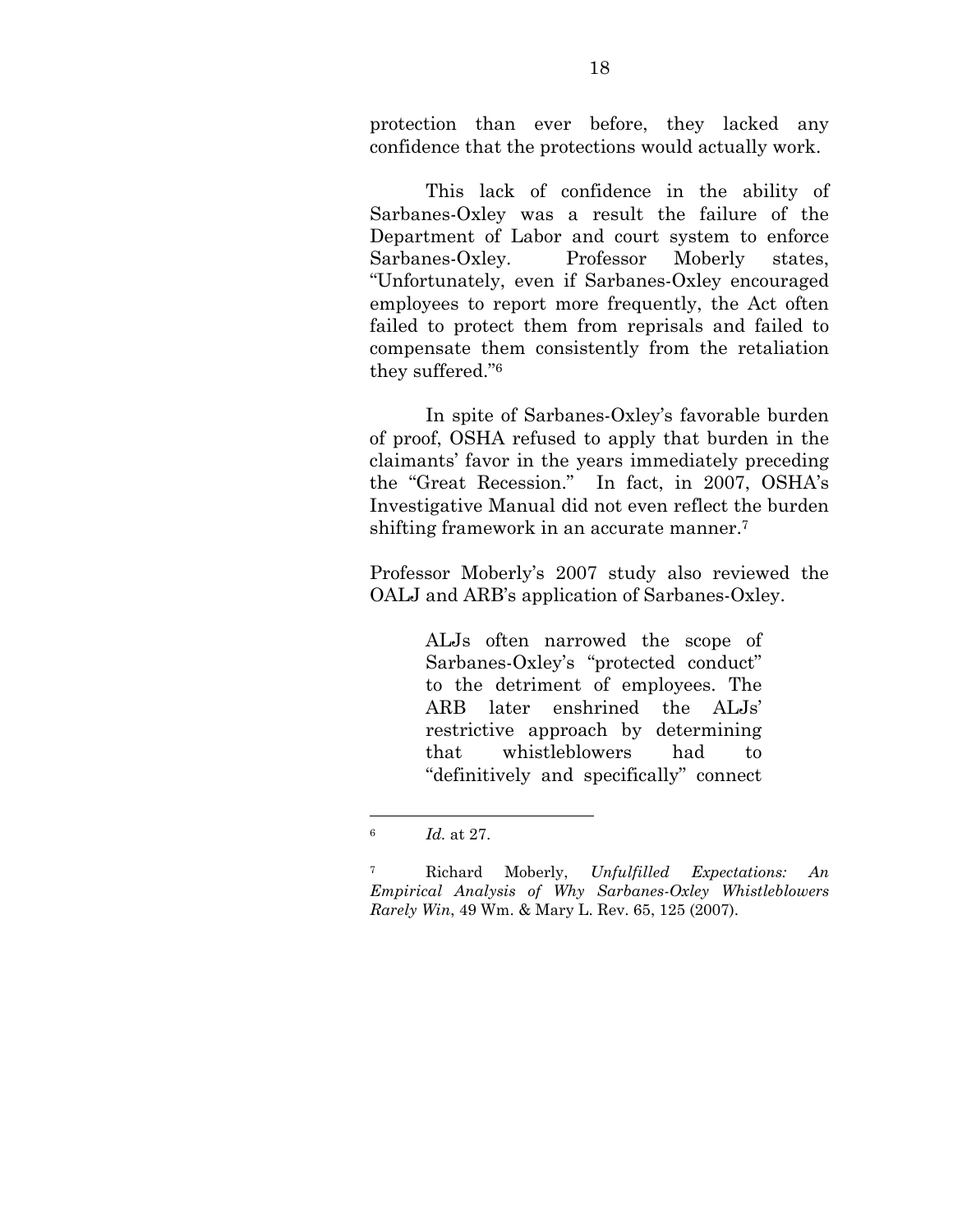their disclosure to one of the six listed illegalities. Additionally, instead of protecting whistleblowers who disclose any of six different types of fraud, as listed in the statute, the ARB determined that the fraud reported must be fraud "related to shareholders" and "of the type that would be adverse to investors' interests." Further, the fraud had to be "material," as defined by securities laws to mean "information that a reasonable investor would consider important in deciding how to vote."8

 This resistance by the Department of Labor and the federal court system has led potential whistleblowers to believe that they will have no recourse against retaliation by their employers. Without this confidence, Sarbanes-Oxley cannot fulfill its intended role of fraud prevention. Situations like Enron and the "Great Recession" are the natural consequence.

> c. A Broad Application Of Sarbanes-Oxley to Contractors And Subcontractors Of Mutual Fund Holding Companies Will Help To Prevent A Similar Catastrophe In Mutual Fund Industry.

 Excluding the employees of contractors and subcontractors of public companies from Section 806's protections could result in a disaster in the

 $\overline{a}$ 

<sup>8</sup> Moberly, *Ten Years Later*, *supra* note 3 at 32-33 (internal citations omitted).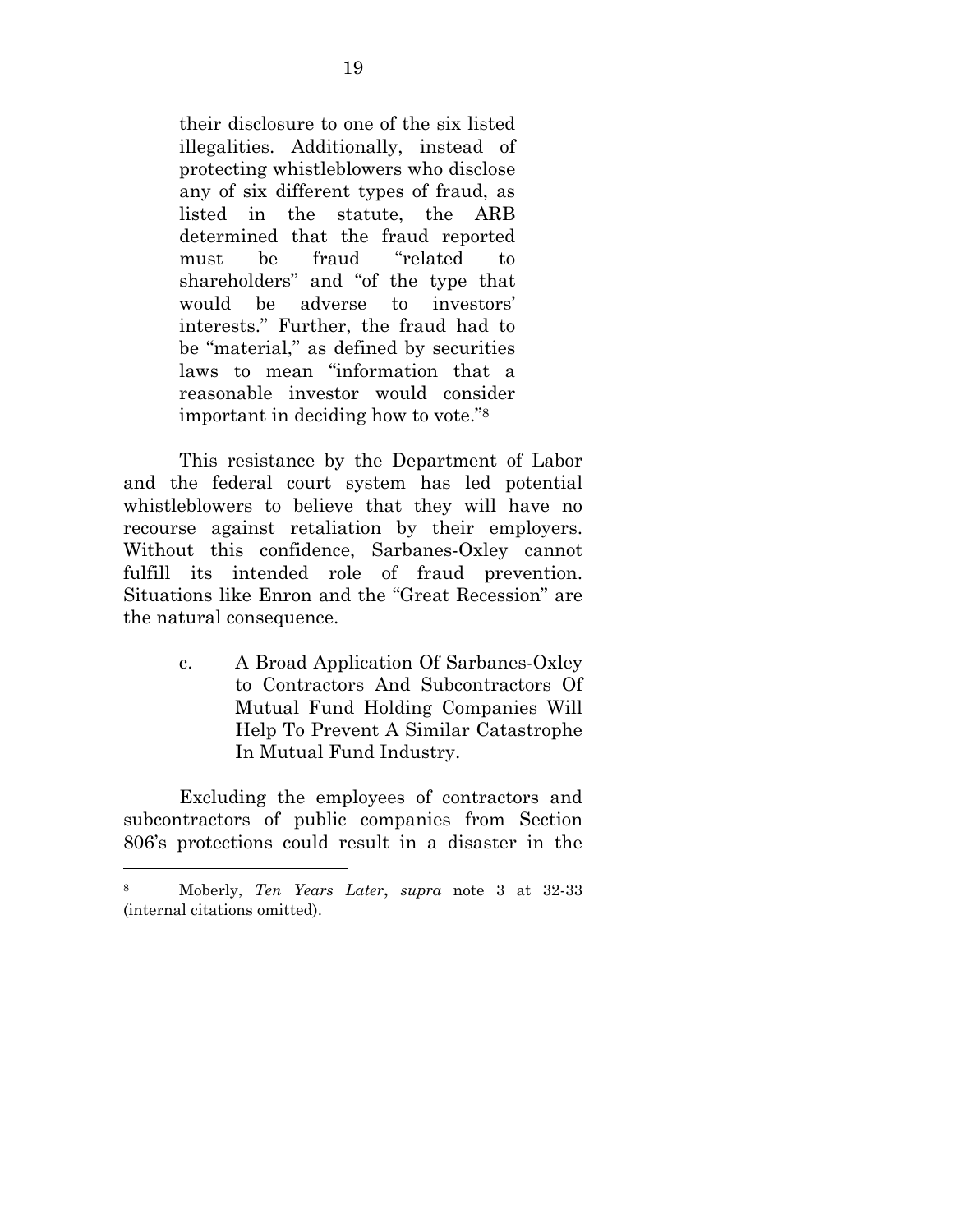mutual fund industry, similar to that in the banking industry in 2008. Investment companies, including all mutual funds, are covered by Section 806. However, mutual funds typically do not have employees, relying instead on third party contractors, such as investment advisers. *See Jones v. Harris Associates L.P*., 559 U.S. 335, 338, 130 S. Ct. 1418, 1422, 176 L. Ed. 2d 265 (2010) ("A separate entity called an investment adviser creates the mutual fund, which may have no employees of its own.") (citations omitted); *Daily Income Fund*, *Inc. v. Fox*, 464 U.S. 523, 536, 104 S. Ct. 831, 838, 78 L. Ed. 2d 645 (1984) ("Unlike most corporations, [a mutual fund] is typically created and managed by a preexisting external organization known as an investment adviser.") (citation omitted).

 The employees of a mutual fund's contractors therefore have knowledge about the publicly-traded mutual fund's operations. These employees are particularly well-situated to recognize fraud and have direct knowledge of whether the funds they manage are complying with SEC requirements designed to prevent violations and shareholder fraud. Outside accountants and auditors, such as those at Arthur Andersen during the Enron scandal, also fall into this category. Leaving these employees without the protections of Section 806 violates the clear Congressional intent to address the wrongs brought to light from Enron and Arthur Anderson and could lead to a similar disaster in the mutual fund industry.

 One avenue to avoiding such a catastrophe in the mutual fund industry is to protect internal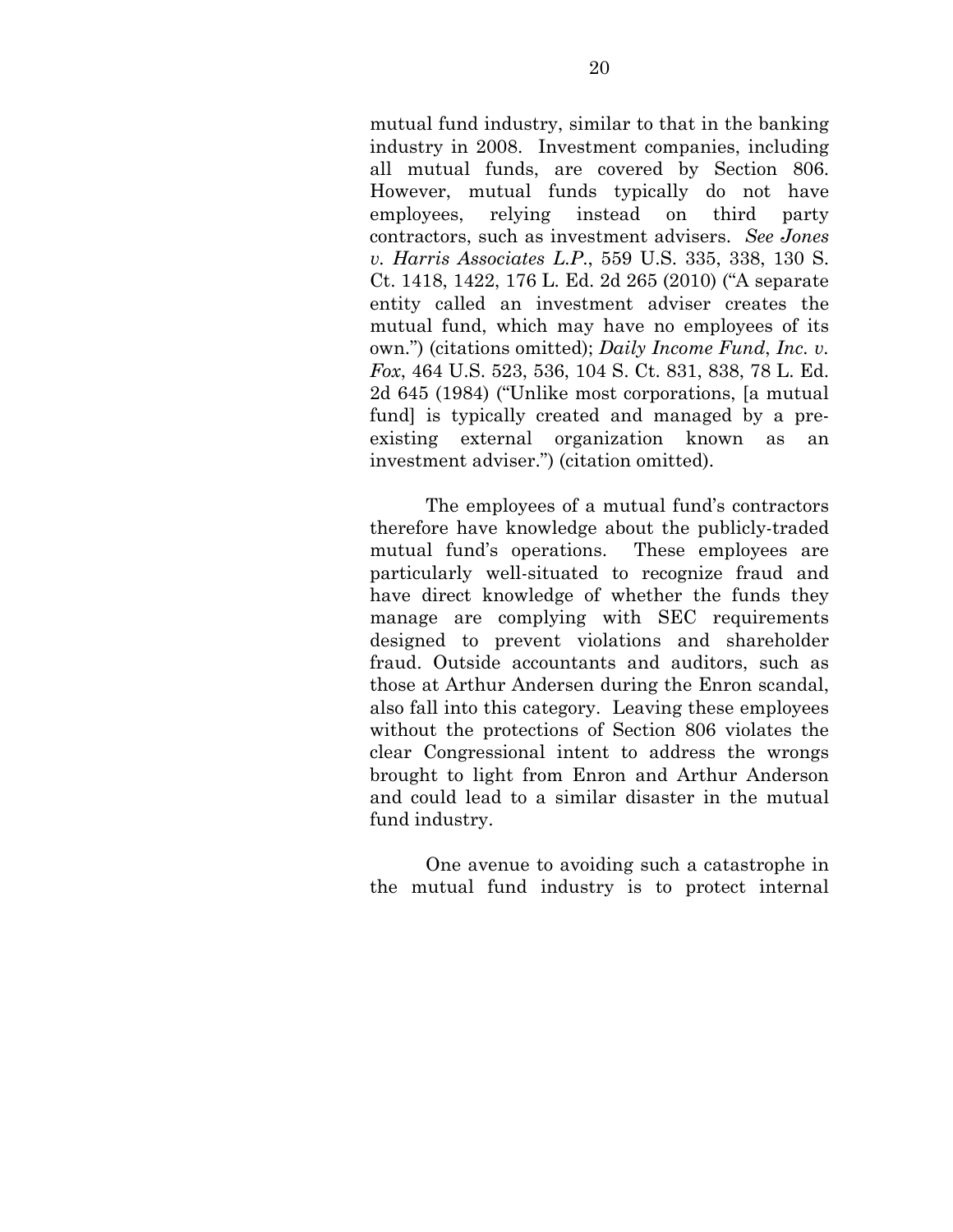reporting. The United States Chamber of Commerce publicly recognized internal reporting as its preferred method of whistleblowing and fraud detection. The Chamber made these comments to the U.S. Securities and Exchange Commission on implementation of section 21F of the Securities Exchange Act in December of 2010 (pp. 3-4):

> Effective compliance programs rely heavily on internal reporting of potential violations of law and corporate policy to identify instances of non-compliance. These internal reporting mechanisms are cornerstones of effective compliance processes because they permit companies to discover instances of potential wrongdoing, to investigate the underlying facts, and to take remedial actions, including voluntary disclosures to relevant authorities, as the circumstances may warrant… Moreover, if the effectiveness of corporate compliance programs in identifying potential wrongdoing is undermined, their attendant benefits, such as promotion of a culture of compliance within corporations, as well as their value to enforcement efforts, will likewise be diminished.9

 However, under the First Circuit's decision, such reporting by contractors and subcontractors

 $\overline{a}$ 

Full text of the Chamber's comments can be found at http:// www.sec.grov/comments/s7-33-10/s73310-110.pdf.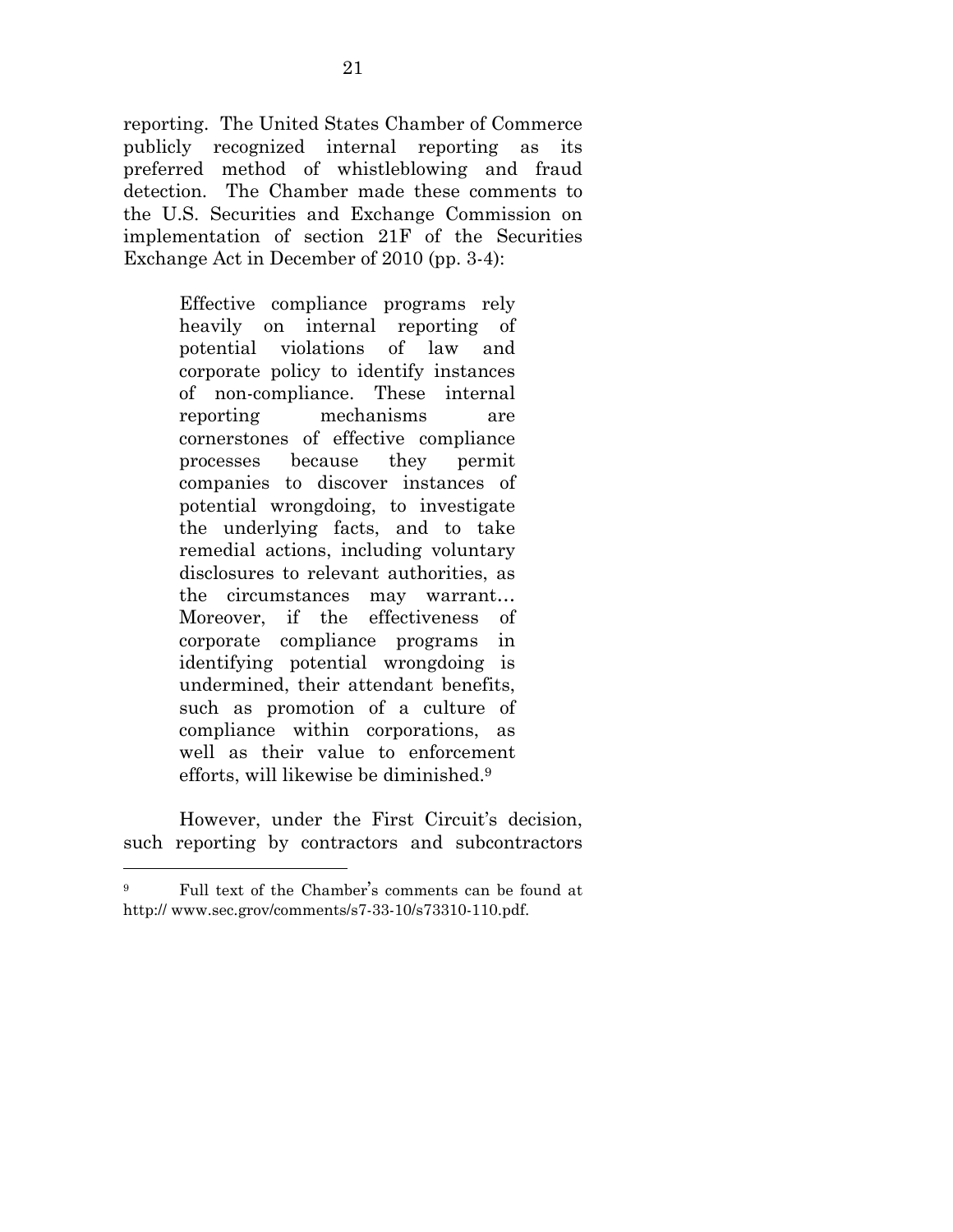would fall outside of Sarbanes-Oxley's scope of protection. The financial crisis of 2008 serves as a stark example of the consequences of withholding this protection.

#### **CONCLUSION**

 The plain text and legislative history of Section 806 of the Sarbanes-Oxley Act demonstrates that it protects employees of a public company's private contractor, subcontractor, or agent from retaliation. The Department of Labor has statutory responsibility to adjudicate such claims, and its holdings are entitled to *Chevron* deference. Further, the remedial nature of Sarbanes-Oxley calls for a broad and inclusive application of the term "employee." A narrow construction would undermine the act and leave many employees who are in a position to expose corporate fraud without whistleblower protection.

Respectfully submitted,

/s/ R. Scott Oswald R. Scott Oswald *Counsel of Record*  THE EMPLOYMENT LAW GROUP, PC 888 17th Street, NW, Suite 900 Washington, DC 20006 (202) 331-3911 soswald@employmentgroup.com